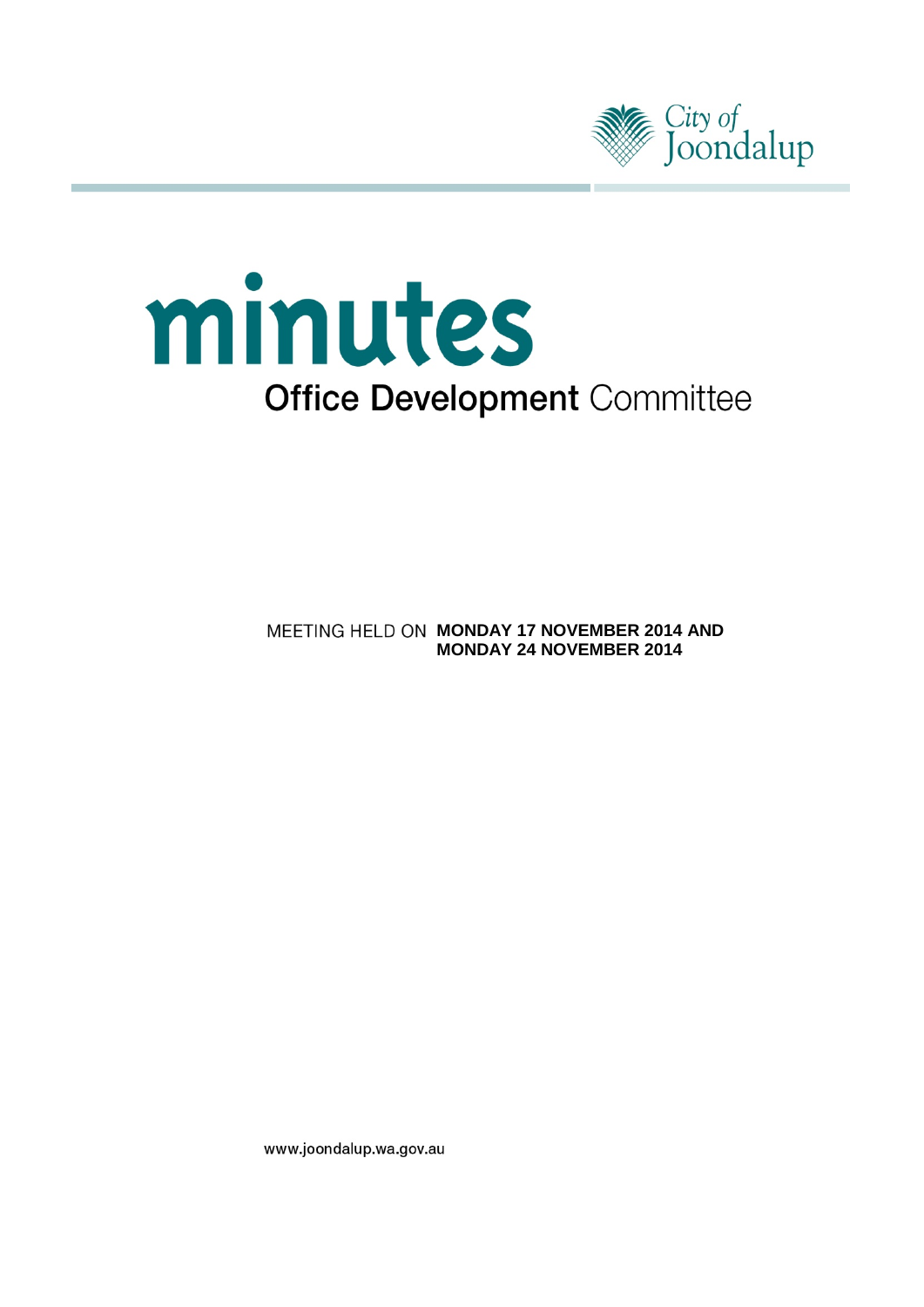# **TABLE OF CONTENTS**

| Item No.       | <b>Title</b>                                                                                                        | Page No.       |
|----------------|---------------------------------------------------------------------------------------------------------------------|----------------|
|                | <b>Declaration of Opening</b>                                                                                       | 3              |
|                | <b>Declarations of Interest</b>                                                                                     | 4              |
|                | <b>Public Question Time</b>                                                                                         | 7              |
|                | <b>Public Statement Time</b>                                                                                        | 7              |
|                | Apologies/Leave of absence                                                                                          | 7              |
|                | Announcements by the Presiding Member without discussion                                                            | 7              |
|                | Identification of matters for which the meeting may be closed to<br>the public                                      | 7              |
|                | <b>Petitions and deputations</b>                                                                                    | $\overline{7}$ |
|                | Motion to go Behind Closed Doors - [08122, 02154]                                                                   | 8              |
|                | <b>Reports</b>                                                                                                      | 9              |
| $\mathbf{1}$   | Confidential - Expression of Interest: Joondalup City Centre<br>Development - [103036] (discussed 17 November 2014) | 11             |
|                | Procedural Motion - That the meeting be adjourned - [08122,<br>021541                                               | 12             |
| $\overline{2}$ | Confidential - Expression of Interest: Joondalup City Centre<br>Development - [103036] (discussed 24 November 2014) | 17             |
|                | Motion To Go To Open Doors - [02154, 08122]                                                                         | 19             |
|                | <b>Urgent Business</b>                                                                                              | 19             |
|                | Motions of which previous notice has been given                                                                     | 19             |
|                | <b>Requests for Reports for future consideration</b>                                                                | 19             |
|                | <b>Closure</b>                                                                                                      | 19             |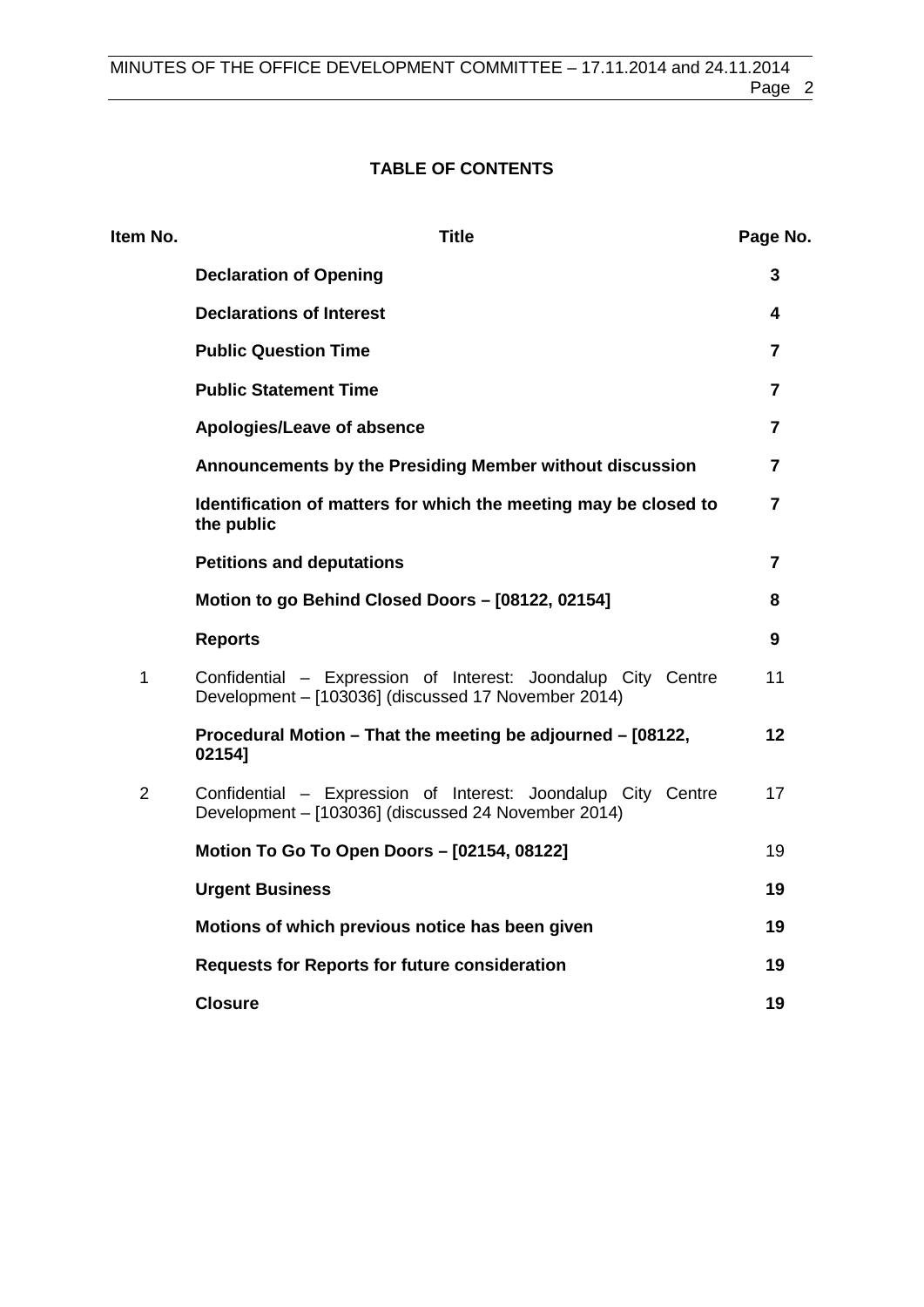# **CITY OF JOONDALUP**

## **MINUTES OF THE OFFICE DEVELOPMENT COMMITTEE MEETING HELD IN CONFERENCE ROOM 1 , JOONDALUP CIVIC CENTRE, BOAS AVENUE, JOONDALUP ON MONDAY 17 NOVEMBER 2014.**

### **ATTENDANCE**

### **Committee Members**

| Mayor Troy Pickard<br>Cr Liam Gobbert | <b>Presiding Member</b>                     | from 9.33am                    |
|---------------------------------------|---------------------------------------------|--------------------------------|
| Cr Tom McLean, JP                     | <b>Deputy Presiding Member</b>              |                                |
| Mr Garry Hunt                         | <b>Chief Executive Officer</b>              | Absent from 12.03pm to 12.05pm |
| Ms Dale Page                          | Director Planning and Community Development |                                |
|                                       |                                             | Absent from 10.24am to 10.26am |

### **Officers**

| Mr Brad Sillence     | Manager Governance             | Absent from 11.15am to 11.21am |
|----------------------|--------------------------------|--------------------------------|
| Mr Blignault Olivier | Manager City Projects          |                                |
| Mrs Genevieve Hunter | <b>Senior Projects Officer</b> |                                |
| Mrs Lesley Taylor    | Governance Officer             |                                |

#### **Guests**

| Mr Simon Moen | Technical Advisor, Partner - Jackson McDonald Lawyers |
|---------------|-------------------------------------------------------|
| Mr Mark Maine | <b>Probity Advisor, Braxford Consultancy</b>          |

#### In Attendance in relation to Item 1

| Mr Tony Hatt         | Devwest Group                    | from 9.39am to 10.32am  |
|----------------------|----------------------------------|-------------------------|
| Mr Damon Ferguson    | Devwest Group                    | from 9.39am to 10.32am  |
| Mr Darryll Ashworth  | Metier                           | from 9.39am to 10.32am  |
| Mr William Schofield | Woods Bagot                      | from 9.39am to 10.32am  |
| Mr Jason Willoughby  | <b>Willoughby Property Group</b> |                         |
|                      |                                  | from 10.51am to 11.45am |
| Mr David Ockenden    | <b>Brookfield Multiplex</b>      | from 10.51am to 11.45am |
| Mr Andrew Low        | Hassell Ltd                      | from 10.51am to 11.45am |
| Mr Nick Hunt         | <b>Wyllie Group</b>              | from 10.51am to 11.45am |
| Mr Ryan Dunne        | <b>Wyllie Group</b>              | from 10.51am to 11.45am |

There were no members of the public or the press in attendance.

### <span id="page-2-0"></span>**DECLARATION OF OPENING**

The Deputy Presiding Member declared the meeting open at 9.27am.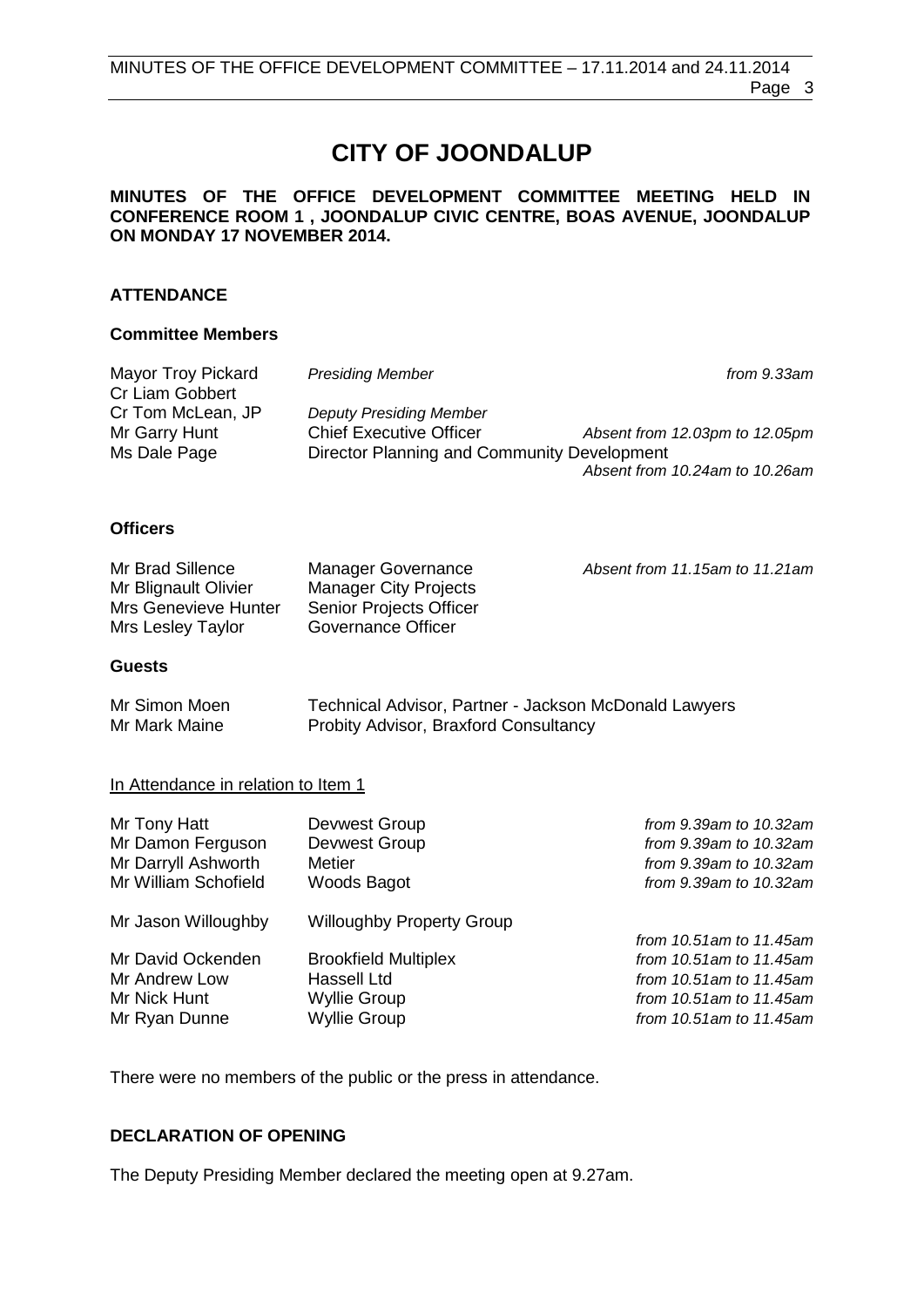In the absence of the Presiding Member, the Deputy Presiding Member adjourned the meeting for five minutes.

The Presiding Member reconvened the meeting at 9.33am.

## <span id="page-3-0"></span>**DECLARATIONS OF INTEREST**

#### **Disclosures of Financial / Proximity Interest**

Nil.

### **Disclosures of interest affecting impartiality**

Elected Members (in accordance with Regulation 11 of the *Local Government [Rules of Conduct] Regulations 2007)* and employees (in accordance with the Code of Conduct) are required to declare any interest that may affect their impartiality in considering a matter. This declaration does not restrict any right to participate in or be present during the decision-making process. The Elected Member/employee is also encouraged to disclose the nature of the interest.

| <b>Name/Position</b>      | <b>Mayor Troy Pickard.</b>                                                                                                                           |  |  |  |  |  |
|---------------------------|------------------------------------------------------------------------------------------------------------------------------------------------------|--|--|--|--|--|
| <b>Item No./Subject</b>   | Item 1 - Confidential - Expression of Interest: Joondalup City                                                                                       |  |  |  |  |  |
|                           | Centre Development.                                                                                                                                  |  |  |  |  |  |
| <b>Nature of interest</b> | Interest that may affect impartiality.                                                                                                               |  |  |  |  |  |
| <b>Extent of Interest</b> | Members and firms involved in both bidding consortia are known<br>to Mayor Pickard, but he has no financial interest with any<br>individual or firm. |  |  |  |  |  |

| <b>Name/Position</b>      | Mr Garry Hunt, Chief Executive Officer.                                               |  |  |  |  |
|---------------------------|---------------------------------------------------------------------------------------|--|--|--|--|
| <b>Item No./Subject</b>   | Item 1 - Confidential – Expression of Interest: Joondalup City                        |  |  |  |  |
|                           | <b>Centre Development</b>                                                             |  |  |  |  |
| <b>Nature of interest</b> | Interest that may affect impartiality.                                                |  |  |  |  |
| <b>Extent of Interest</b> | Members of the bidding consortium are known to the Chief<br><b>Executive Officer.</b> |  |  |  |  |

| <b>Name/Position</b>      | <b>Cr Liam Gobbert.</b>                                        |  |  |  |  |
|---------------------------|----------------------------------------------------------------|--|--|--|--|
| Item No./Subject          | Item 1 - Confidential – Expression of Interest: Joondalup City |  |  |  |  |
|                           | Centre Development.                                            |  |  |  |  |
| <b>Nature of interest</b> | Interest that may affect impartiality.                         |  |  |  |  |
| <b>Extent of Interest</b> | 'Development<br>Employees of<br>respondents'<br>both           |  |  |  |  |
|                           | Teams/Advisors/Contractors' are known to Cr Gobbert.           |  |  |  |  |

| <b>Name/Position</b>      | Cr Tom McLean, JP.                                             |
|---------------------------|----------------------------------------------------------------|
| <b>Item No./Subject</b>   | Item 1 - Confidential - Expression of Interest: Joondalup City |
|                           | Centre Development.                                            |
| <b>Nature of interest</b> | Interest that may affect impartiality.                         |
| <b>Extent of Interest</b> | Mr Aaron DeSange (JLL Hotels and Hospitality) is a friend of   |
|                           | Cr McLean.                                                     |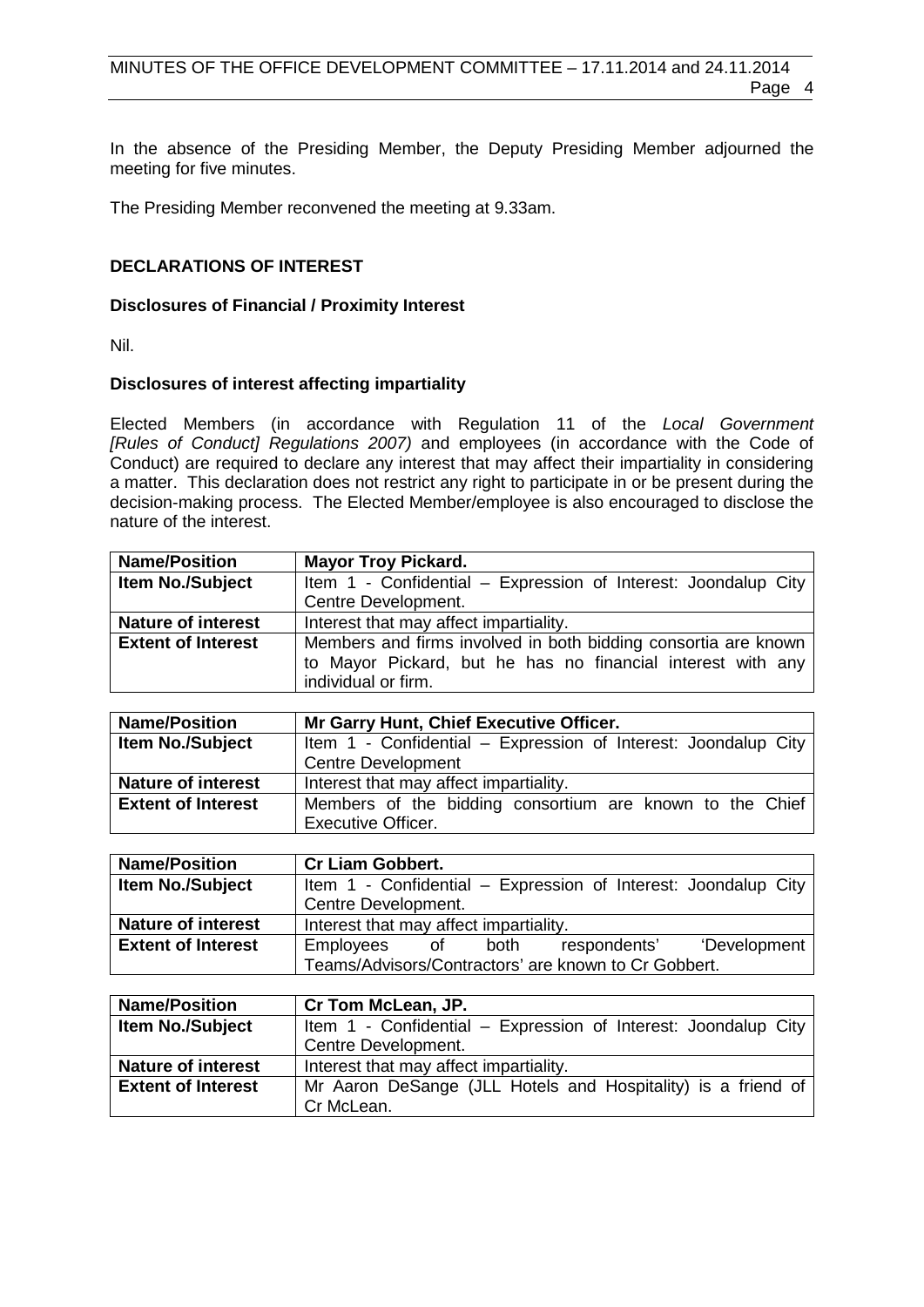# MINUTES OF THE OFFICE DEVELOPMENT COMMITTEE – 17.11.2014 and 24.11.2014 Page 5

| <b>Name/Position</b>      | Cr Tom McLean, JP.                                             |  |  |  |  |  |
|---------------------------|----------------------------------------------------------------|--|--|--|--|--|
| <b>Item No./Subject</b>   | Item 1 - Confidential - Expression of Interest: Joondalup City |  |  |  |  |  |
|                           | Centre Development.                                            |  |  |  |  |  |
| <b>Nature of interest</b> | Interest that may affect impartiality.                         |  |  |  |  |  |
| <b>Extent of Interest</b> | Mr Carl Black (Squire Patton Boggs) is an acquaintance of      |  |  |  |  |  |
|                           | Cr McLean.                                                     |  |  |  |  |  |

| <b>Name/Position</b>      | Cr Tom McLean, JP.                                             |  |  |  |  |  |
|---------------------------|----------------------------------------------------------------|--|--|--|--|--|
| <b>Item No./Subject</b>   | Item 1 - Confidential – Expression of Interest: Joondalup City |  |  |  |  |  |
|                           | Centre Development.                                            |  |  |  |  |  |
| <b>Nature of interest</b> | Interest that may affect impartiality.                         |  |  |  |  |  |
| <b>Extent of Interest</b> | Mr Russell Perkins (Probuild Construction) is a friend of      |  |  |  |  |  |
|                           | Cr McLean.                                                     |  |  |  |  |  |

| <b>Name/Position</b>      | Ms Dale Page,                                                  |  | Director |  |  | <b>Planning and Community</b>                                  |
|---------------------------|----------------------------------------------------------------|--|----------|--|--|----------------------------------------------------------------|
|                           | Development.                                                   |  |          |  |  |                                                                |
| <b>Item No./Subject</b>   |                                                                |  |          |  |  | Item 1 - Confidential – Expression of Interest: Joondalup City |
|                           | Centre Development.                                            |  |          |  |  |                                                                |
| <b>Nature of interest</b> | Interest that may affect impartiality.                         |  |          |  |  |                                                                |
| <b>Extent of Interest</b> | Ms Page has worked with Mr Tony Hatt of the Devwest Group in a |  |          |  |  |                                                                |
|                           | previous role at the City of Subiaco.                          |  |          |  |  |                                                                |

| <b>Name/Position</b>      | <b>Planning and Community</b><br>Ms Dale Page,<br><b>Director</b> |  |  |
|---------------------------|-------------------------------------------------------------------|--|--|
|                           | Development.                                                      |  |  |
| Item No./Subject          | Item 1 - Confidential - Expression of Interest: Joondalup City    |  |  |
|                           | Centre Development.                                               |  |  |
| <b>Nature of interest</b> | Interest that may affect impartiality.                            |  |  |
| <b>Extent of Interest</b> | Ms Page has a personal relationship with Director of Place Match  |  |  |
|                           | and a personal relationship with an employee of Urbis             |  |  |
|                           | (landscaping).                                                    |  |  |

| <b>Name/Position</b>      | Ms Dale Page,                          | <b>Director</b> |  | <b>Planning and Community</b>                                  |
|---------------------------|----------------------------------------|-----------------|--|----------------------------------------------------------------|
|                           | Development.                           |                 |  |                                                                |
| <b>Item No./Subject</b>   |                                        |                 |  | Item 1 - Confidential – Expression of Interest: Joondalup City |
|                           | Centre Development.                    |                 |  |                                                                |
| <b>Nature of interest</b> | Interest that may affect impartiality. |                 |  |                                                                |
| <b>Extent of Interest</b> |                                        |                 |  | Ms Page has worked with Wood and Grieve, Woods Bagot and       |
|                           | TPG on projects before.                |                 |  |                                                                |

| <b>Name/Position</b>      |                                                                |  |  |  | Ms Dale Page, Director Planning and Community                  |
|---------------------------|----------------------------------------------------------------|--|--|--|----------------------------------------------------------------|
|                           | Development.                                                   |  |  |  |                                                                |
| Item No./Subject          |                                                                |  |  |  | Item 1 - Confidential - Expression of Interest: Joondalup City |
|                           | Centre Development.                                            |  |  |  |                                                                |
| <b>Nature of interest</b> | Interest that may affect impartiality.                         |  |  |  |                                                                |
| <b>Extent of Interest</b> | Ms Page has worked with Hassell and Urbis before or interacted |  |  |  |                                                                |
|                           | with them on various projects.                                 |  |  |  |                                                                |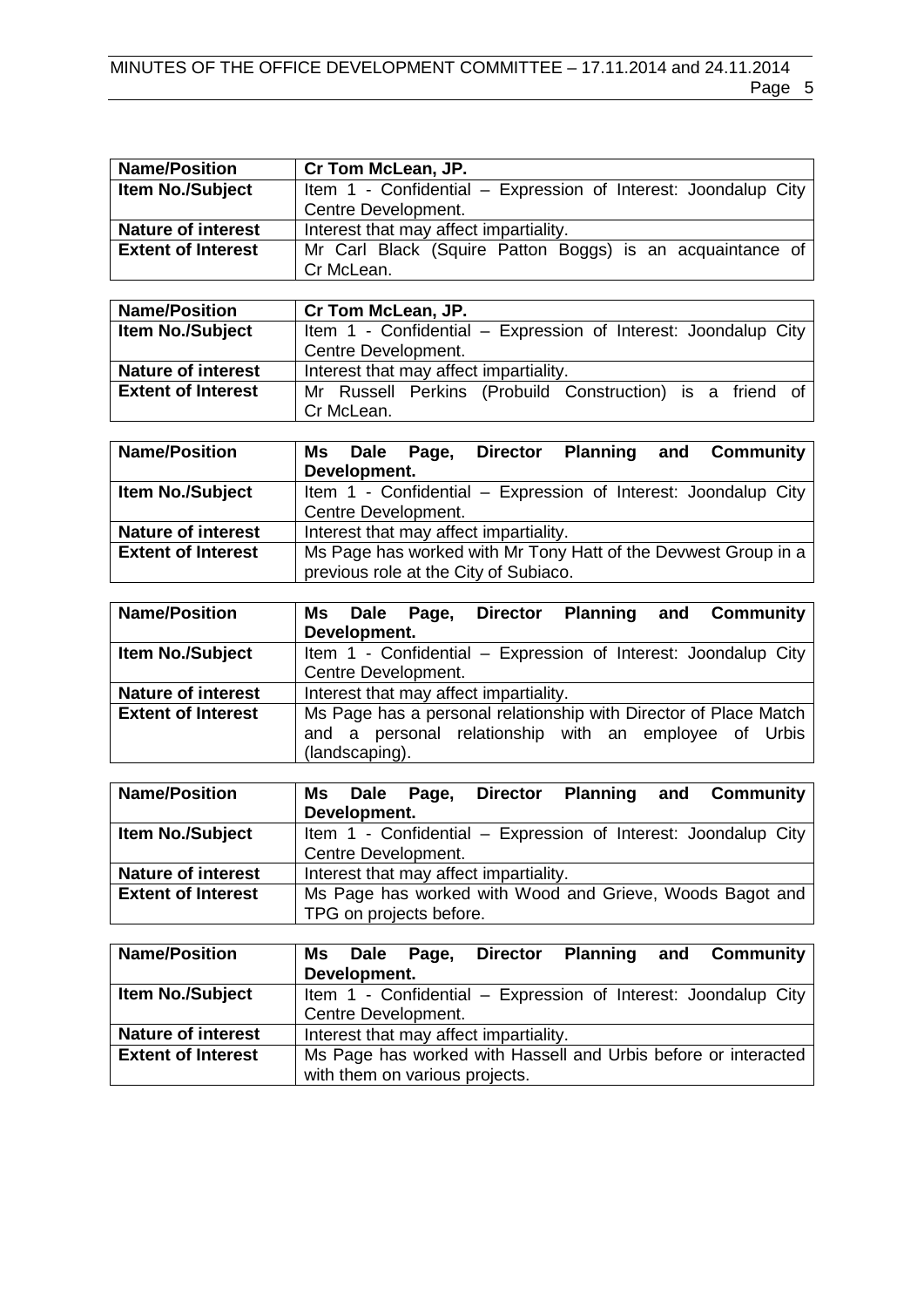| <b>Name/Position</b>      | Development. | Ms Dale Page,            |                                        |  | Director Planning and Community                                                                                         |
|---------------------------|--------------|--------------------------|----------------------------------------|--|-------------------------------------------------------------------------------------------------------------------------|
| <b>Item No./Subject</b>   |              |                          |                                        |  | Item 1 - Confidential - Expression of Interest: Joondalup City                                                          |
|                           |              | Centre Development.      |                                        |  |                                                                                                                         |
| <b>Nature of interest</b> |              |                          | Interest that may affect impartiality. |  |                                                                                                                         |
| <b>Extent of Interest</b> |              | Redevelopment Authority. |                                        |  | Ms Page has worked with David Cresp in his capacity as<br>consultant for East Perth Redevelopment Authority and Subiaco |

| <b>Name/Position</b>      | Ms Dale Page, Director Planning and Community                     |  |  |
|---------------------------|-------------------------------------------------------------------|--|--|
|                           | Development.                                                      |  |  |
| <b>Item No./Subject</b>   | Item 1 - Confidential – Expression of Interest: Joondalup City    |  |  |
|                           | Centre Development.                                               |  |  |
| <b>Nature of interest</b> | Interest that may affect impartiality.                            |  |  |
| <b>Extent of Interest</b> | Ms Page used to work for Ross Holt in his role as Chief Executive |  |  |
|                           | Officer of LandCorp.                                              |  |  |

| <b>Name/Position</b>      |              |                     | Ms Dale Page, Director                 |                                                            | <b>Planning and Community</b>                                  |
|---------------------------|--------------|---------------------|----------------------------------------|------------------------------------------------------------|----------------------------------------------------------------|
|                           | Development. |                     |                                        |                                                            |                                                                |
| <b>Item No./Subject</b>   |              |                     |                                        |                                                            | Item 1 - Confidential - Expression of Interest: Joondalup City |
|                           |              | Centre Development. |                                        |                                                            |                                                                |
| <b>Nature of interest</b> |              |                     | Interest that may affect impartiality. |                                                            |                                                                |
| <b>Extent of Interest</b> |              |                     |                                        | Ms Page's brother is a Director of Probuild Constructions. |                                                                |

| <b>Name/Position</b>      | Mr Blignault Olivier, Manager City Projects.                   |
|---------------------------|----------------------------------------------------------------|
| <b>Item No./Subject</b>   | Item 1 - Confidential - Expression of Interest: Joondalup City |
|                           | Centre Development.                                            |
| <b>Nature of interest</b> | Interest that may affect impartiality.                         |
| <b>Extent of Interest</b> | Members of the bidding consortia are known to Mr Olivier.      |

| <b>Name/Position</b>      | Mr Blignault Olivier, Manager City Projects.                   |  |  |
|---------------------------|----------------------------------------------------------------|--|--|
| <b>Item No./Subject</b>   | Item 1 - Confidential - Expression of Interest: Joondalup City |  |  |
|                           | Centre Development.                                            |  |  |
| <b>Nature of interest</b> | Interest that may affect impartiality.                         |  |  |
| <b>Extent of Interest</b> | Mr Russell Perkins, Director at Probuild Constructions is a    |  |  |
|                           | personal friend of Mr Olivier.                                 |  |  |

| <b>Name/Position</b>      | Mr Simon Moen, Jackson McDonald, Lawyers.                       |
|---------------------------|-----------------------------------------------------------------|
| <b>Item No./Subject</b>   | Item 1 - Confidential - Expression of Interest: Joondalup City  |
|                           | Centre Development.                                             |
| <b>Nature of interest</b> | Interest that may affect impartiality.                          |
| <b>Extent of Interest</b> | The Willoughby Property Group is a client of Jackson McDonald   |
|                           | (a small client). Jason Willoughby, Lee Verios and Wyllie Group |
|                           | are known to Mr Moen. Wyllie Group is a former client.          |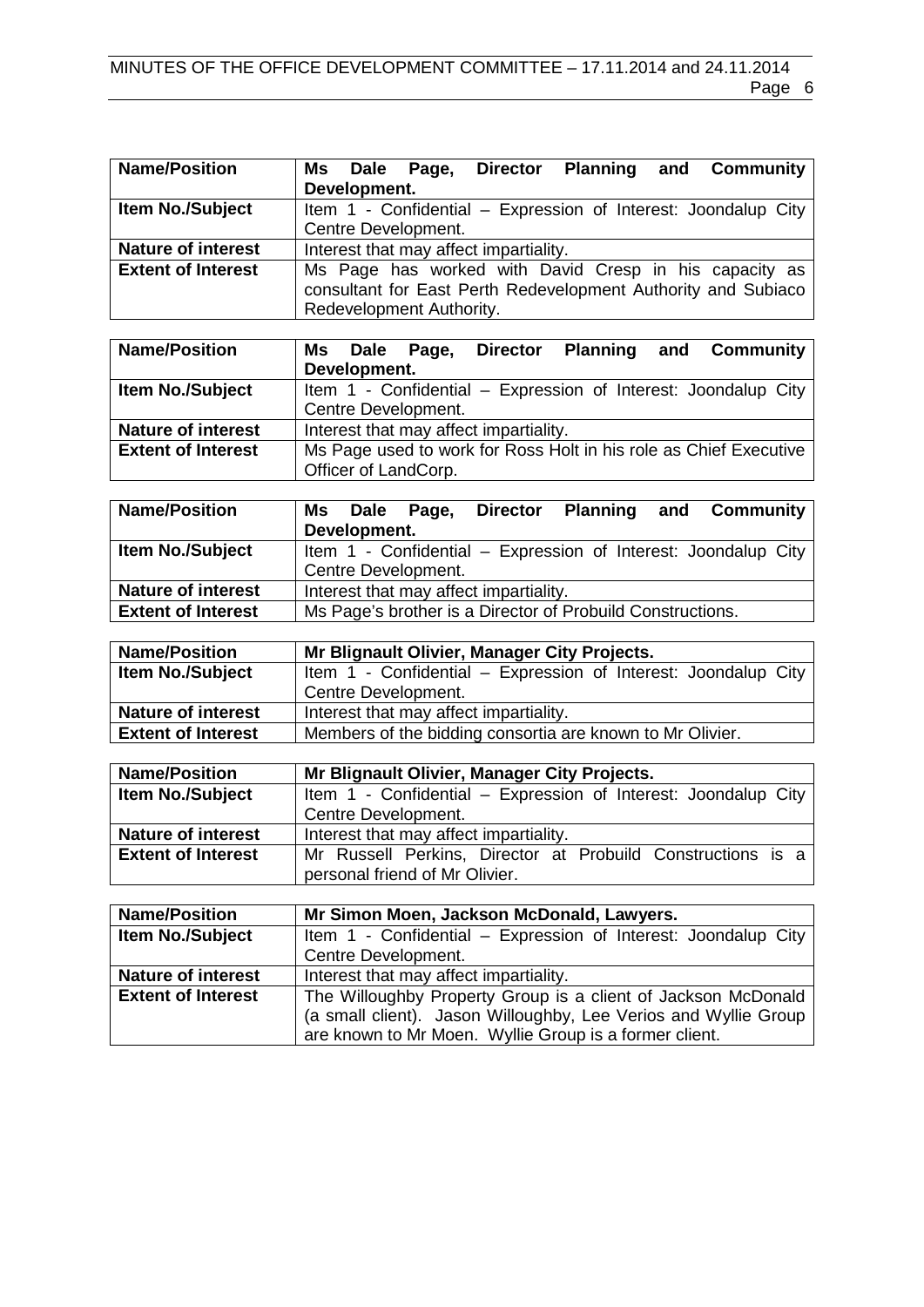## <span id="page-6-0"></span>**PUBLIC QUESTION TIME**

Nil.

# <span id="page-6-1"></span>**PUBLIC STATEMENT TIME**

Nil.

# <span id="page-6-2"></span>**APOLOGIES/LEAVE OF ABSENCE**

## **Apology**

Cr Kerry Hollywood.

## **Leave of Absence Previously Approved:**

| <b>Cr Christine Hamilton-Prime</b> | 5 November to 20 November 2014 inclusive;     |
|------------------------------------|-----------------------------------------------|
| Cr Sam Thomas                      | 3 December 2014 to 5 December 2014 inclusive; |
| <b>Cr Christine Hamilton-Prime</b> | 6 December 2014 to 5 January 2015 inclusive.  |

## <span id="page-6-3"></span>**ANNOUNCEMENTS BY THE PRESIDING MEMBER WITHOUT DISCUSSION**

Nil.

## <span id="page-6-4"></span>**IDENTIFICATION OF MATTERS FOR WHICH THE MEETING MAY BE CLOSED TO THE PUBLIC**

- Item 1 Confidential Expression of Interest: Joondalup City Centre Development (discussed 17 November 2014).
- Item 2 Confidential Expression of Interest: Joondalup City Centre Development (discussed 24 November 2014).

## <span id="page-6-5"></span>**PETITIONS AND DEPUTATIONS**

Nil.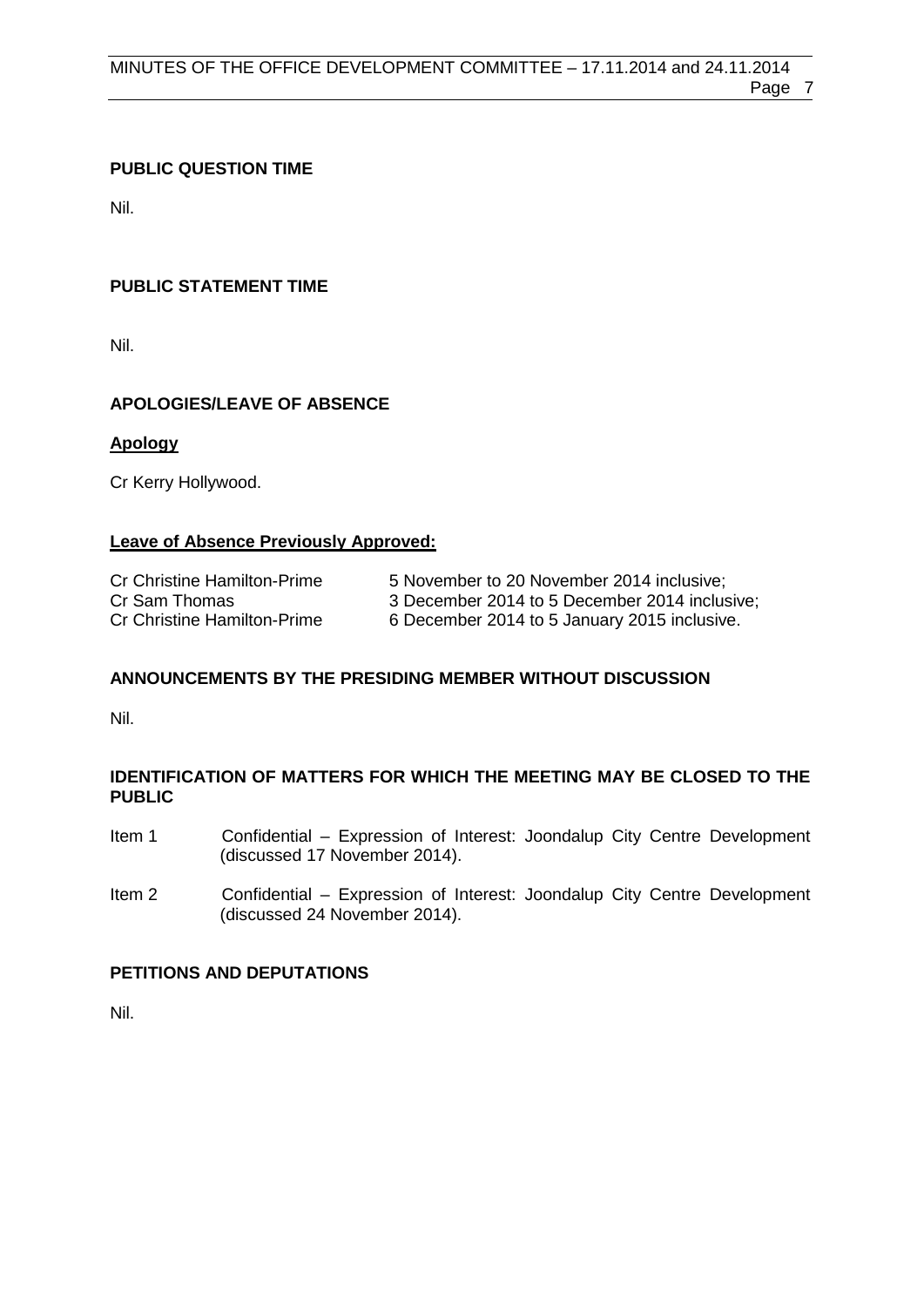## <span id="page-7-0"></span>**MOTION TO GO BEHIND CLOSED DOORS – [08122, 02154]**

**MOVED Mr Hunt, SECONDED Cr Gobbert that the Office Development Committee:**

- **1 in accordance with Sections 5.23(2)(d) of the** *Local Government Act 1995* **and clause 5.2(2) of the** *City of Joondalup Meeting Procedures Local Law 2013***, CLOSES the meeting to members of the public to consider the following item:** 
	- **1.1 Item 1, Confidential – Expression of Interest - Joondalup City Centre Development as it relates to legal advice obtained, or which may be obtained, by a local government and which relates to a matter to be discussed at the meeting;**
- **2 PERMITS the following employees and persons to remain in the meeting room during discussion on Item 1, Confidential – Expression of Interest - Joondalup City Centre Development while the meeting is sitting behind closed doors as detailed in part 1 above:**
	- **2.1 Manager Governance, Mr Brad Sillence;**
	- **2.2 Manager City Projects, Mr Blignault Olivier;**
	- **2.3 Senior Projects Officer, Mrs Genevieve Hunter;**
	- **2.4 Governance Officer, Mrs Lesley Taylor;**
	- **2.5 Jackson McDonald Lawyers, Mr Simon Moen;**
	- **2.6 Braxford Consultancy, Mr Mark Maine.**

#### **The Motion was Put and CARRIED (5/0) CARRIED** (5/0)

**In favour of the Motion:** Mayor Pickard, Crs Gobbert, McLean, Mr Hunt and Ms Page.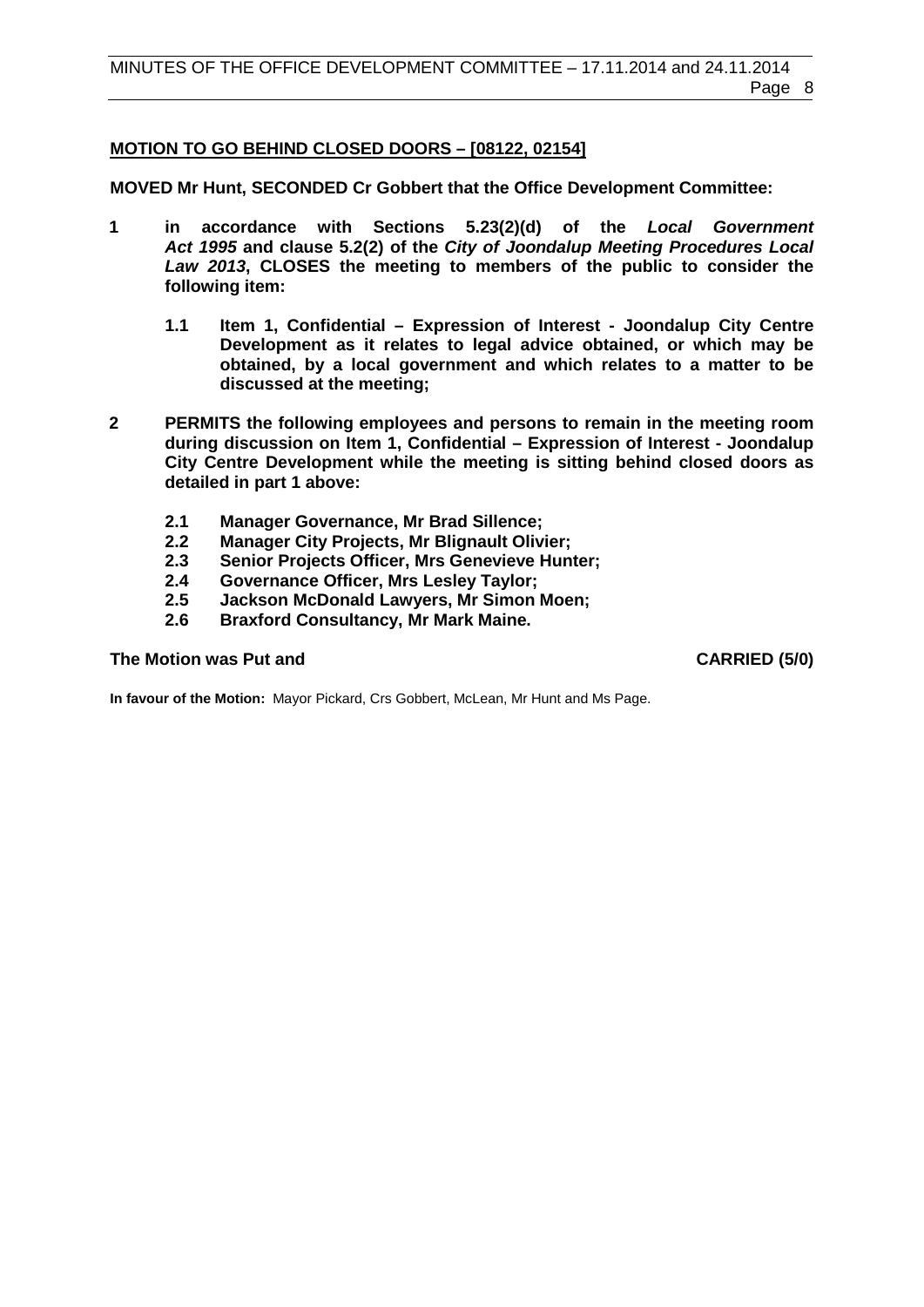# <span id="page-8-0"></span>**REPORTS**

# **Disclosures of interest affecting impartiality**

| <b>Name/Position</b>      | <b>Mayor Troy Pickard.</b>                                                                                                                           |  |  |
|---------------------------|------------------------------------------------------------------------------------------------------------------------------------------------------|--|--|
| Item No./Subject          | Item 1 - Confidential - Expression of Interest: Joondalup City                                                                                       |  |  |
|                           | Centre Development.                                                                                                                                  |  |  |
| <b>Nature of interest</b> | Interest that may affect impartiality.                                                                                                               |  |  |
| <b>Extent of Interest</b> | Members and firms involved in both bidding consortia are known<br>to Mayor Pickard, but he has no financial interest with any<br>individual or firm. |  |  |

| <b>Name/Position</b>      | Mr Garry Hunt, Chief Executive Officer.                        |
|---------------------------|----------------------------------------------------------------|
| <b>Item No./Subject</b>   | Item 1 - Confidential – Expression of Interest: Joondalup City |
|                           | <b>Centre Development</b>                                      |
| <b>Nature of interest</b> | Interest that may affect impartiality.                         |
| <b>Extent of Interest</b> | Members of the bidding consortium are known to the Chief       |
|                           | <b>Executive Officer.</b>                                      |

| <b>Name/Position</b>      | <b>Cr Liam Gobbert.</b>                                        |  |  |
|---------------------------|----------------------------------------------------------------|--|--|
| <b>Item No./Subject</b>   | Item 1 - Confidential – Expression of Interest: Joondalup City |  |  |
|                           | Centre Development.                                            |  |  |
| <b>Nature of interest</b> | Interest that may affect impartiality.                         |  |  |
| <b>Extent of Interest</b> | 'Development<br>Employees of<br>respondents'<br>both           |  |  |
|                           | Teams/Advisors/Contractors' are known to Cr Gobbert.           |  |  |

| <b>Name/Position</b>      | Cr Tom McLean, JP.                                                         |
|---------------------------|----------------------------------------------------------------------------|
| <b>Item No./Subject</b>   | Item 1 - Confidential – Expression of Interest: Joondalup City             |
|                           | Centre Development.                                                        |
| <b>Nature of interest</b> | Interest that may affect impartiality.                                     |
| <b>Extent of Interest</b> | Mr Aaron DeSange (JLL Hotels and Hospitality) is a friend of<br>Cr McLean. |

| <b>Item No./Subject</b>   | Item 1 - Confidential – Expression of Interest: Joondalup City<br>Centre Development. |
|---------------------------|---------------------------------------------------------------------------------------|
| <b>Nature of interest</b> | Interest that may affect impartiality.                                                |
| <b>Extent of Interest</b> | Mr Carl Black (Squire Patton Boggs) is an acquaintance of<br>Cr McLean.               |

| <b>Name/Position</b>      | Cr Tom McLean, JP.                                             |
|---------------------------|----------------------------------------------------------------|
| <b>Item No./Subject</b>   | Item 1 - Confidential - Expression of Interest: Joondalup City |
|                           | Centre Development.                                            |
| <b>Nature of interest</b> | Interest that may affect impartiality.                         |
| <b>Extent of Interest</b> | Mr Russell Perkins (Probuild Construction) is a friend of      |
|                           | Cr McLean.                                                     |

| <b>Name/Position</b>      | <b>Planning and Community</b><br>Ms Dale Page,<br><b>Director</b> |  |
|---------------------------|-------------------------------------------------------------------|--|
|                           | Development.                                                      |  |
| <b>Item No./Subject</b>   | Item 1 - Confidential – Expression of Interest: Joondalup City    |  |
|                           | Centre Development.                                               |  |
| <b>Nature of interest</b> | Interest that may affect impartiality.                            |  |
| <b>Extent of Interest</b> | Ms Page has worked with Mr Tony Hatt of the Devwest Group in a    |  |
|                           | previous role at the City of Subiaco.                             |  |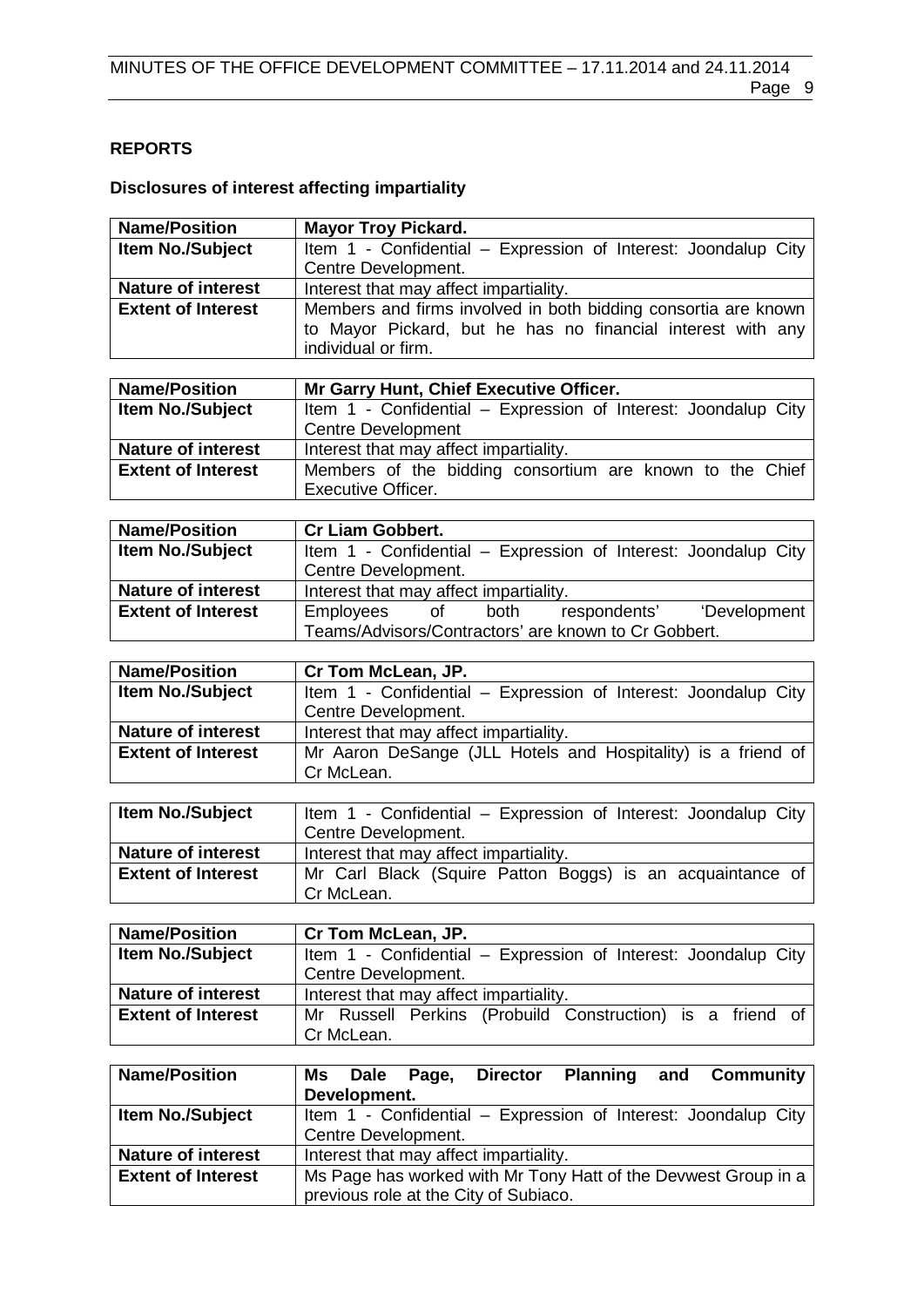| <b>Name/Position</b>      | Page, Director Planning<br><b>Community</b><br>Ms<br>and<br>Dale                                            |  |  |
|---------------------------|-------------------------------------------------------------------------------------------------------------|--|--|
|                           | Development.                                                                                                |  |  |
| <b>Item No./Subject</b>   | Item 1 - Confidential - Expression of Interest: Joondalup City<br>Centre Development.                       |  |  |
| <b>Nature of interest</b> | Interest that may affect impartiality.                                                                      |  |  |
| <b>Extent of Interest</b> | Ms Page has a personal relationship with Director of Place Match                                            |  |  |
|                           | and a personal relationship with an employee of Urbis                                                       |  |  |
|                           | (landscaping).                                                                                              |  |  |
| <b>Name/Position</b>      | <b>Planning</b><br><b>Community</b><br>Dale<br><b>Director</b><br>Ms<br>Page,<br>and                        |  |  |
|                           | Development.                                                                                                |  |  |
| Item No./Subject          | Item 1 - Confidential - Expression of Interest: Joondalup City                                              |  |  |
|                           | Centre Development.                                                                                         |  |  |
| <b>Nature of interest</b> | Interest that may affect impartiality.                                                                      |  |  |
| <b>Extent of Interest</b> | Ms Page has worked with Wood and Grieve, Woods Bagot and                                                    |  |  |
|                           | TPG on projects before.                                                                                     |  |  |
| <b>Name/Position</b>      |                                                                                                             |  |  |
|                           | Dale Page, Director Planning<br><b>Community</b><br>Ms<br>and<br>Development.                               |  |  |
| <b>Item No./Subject</b>   | Item 1 - Confidential - Expression of Interest: Joondalup City                                              |  |  |
|                           | Centre Development.                                                                                         |  |  |
| <b>Nature of interest</b> | Interest that may affect impartiality.                                                                      |  |  |
| <b>Extent of Interest</b> | Ms Page has worked with Hassell and Urbis before or interacted                                              |  |  |
|                           | with them on various projects.                                                                              |  |  |
|                           |                                                                                                             |  |  |
|                           |                                                                                                             |  |  |
| <b>Name/Position</b>      | Page, Director Planning<br><b>Community</b><br>Dale<br>and<br>Ms                                            |  |  |
|                           | Development.                                                                                                |  |  |
| Item No./Subject          | Item 1 - Confidential - Expression of Interest: Joondalup City<br>Centre Development.                       |  |  |
| <b>Nature of interest</b> | Interest that may affect impartiality.                                                                      |  |  |
| <b>Extent of Interest</b> | Ms Page has worked with David Cresp in his capacity as                                                      |  |  |
|                           | consultant for East Perth Redevelopment Authority and Subiaco                                               |  |  |
|                           | Redevelopment Authority.                                                                                    |  |  |
|                           |                                                                                                             |  |  |
| <b>Name/Position</b>      | Dale<br><b>Director</b><br><b>Planning</b><br><b>Community</b><br>Ms<br>Page,<br>and<br>Development.        |  |  |
| Item No./Subject          | Item 1 - Confidential - Expression of Interest: Joondalup City                                              |  |  |
|                           | Centre Development.                                                                                         |  |  |
| <b>Nature of interest</b> | Interest that may affect impartiality.                                                                      |  |  |
| <b>Extent of Interest</b> | Ms Page used to work for Ross Holt in his role as Chief Executive                                           |  |  |
|                           | Officer of LandCorp.                                                                                        |  |  |
|                           |                                                                                                             |  |  |
| <b>Name/Position</b>      | <b>Community</b><br><b>Director</b><br><b>Planning</b><br><b>Dale</b><br>and<br>Ms<br>Page,<br>Development. |  |  |
| Item No./Subject          | Item 1 - Confidential - Expression of Interest: Joondalup City                                              |  |  |
|                           | Centre Development.                                                                                         |  |  |
| <b>Nature of interest</b> | Interest that may affect impartiality.                                                                      |  |  |
| <b>Extent of Interest</b> | Ms Page's brother is a Director of Probuild Constructions.                                                  |  |  |
| <b>Name/Position</b>      | Mr Blignault Olivier, Manager City Projects.                                                                |  |  |

| <b>Name/Position</b>      | Mr Blignault Olivier, Manager City Projects.                   |
|---------------------------|----------------------------------------------------------------|
| <b>Item No./Subject</b>   | Item 1 - Confidential – Expression of Interest: Joondalup City |
|                           | Centre Development.                                            |
| <b>Nature of interest</b> | Interest that may affect impartiality.                         |
| <b>Extent of Interest</b> | Members of the bidding consortia are known to Mr Olivier.      |
|                           |                                                                |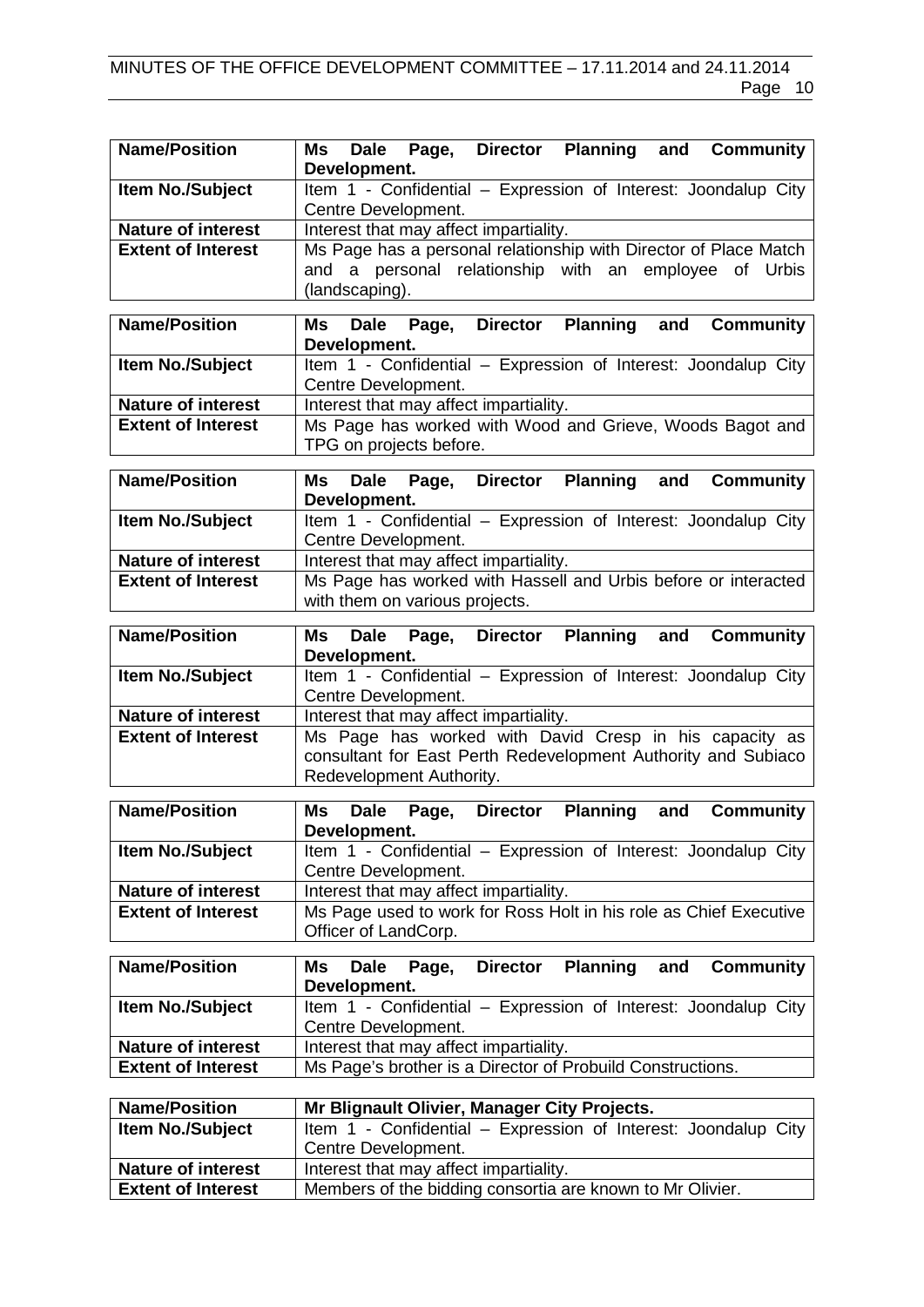### MINUTES OF THE OFFICE DEVELOPMENT COMMITTEE – 17.11.2014 and 24.11.2014 Page 11

| <b>Name/Position</b>      | Mr Blignault Olivier, Manager City Projects.                    |  |
|---------------------------|-----------------------------------------------------------------|--|
| Item No./Subject          | Item 1 - Confidential – Expression of Interest: Joondalup City  |  |
|                           | Centre Development.                                             |  |
| <b>Nature of interest</b> | Interest that may affect impartiality.                          |  |
| <b>Extent of Interest</b> | Mr Russell Perkins, Director at Probuild Constructions is a     |  |
|                           | personal friend of Mr Olivier.                                  |  |
|                           |                                                                 |  |
| <b>Name/Position</b>      | Mr Simon Moen, Jackson McDonald, Lawyers.                       |  |
| Item No./Subject          | Item 1 - Confidential - Expression of Interest: Joondalup City  |  |
|                           | Centre Development.                                             |  |
| <b>Nature of interest</b> | Interest that may affect impartiality.                          |  |
| <b>Extent of Interest</b> | The Willoughby Property Group is a client of Jackson McDonald   |  |
|                           | (a small client). Jason Willoughby, Lee Verios and Wyllie Group |  |
|                           | are known to Mr Moen. Wyllie Group is a former client.          |  |

# <span id="page-10-0"></span>**ITEM 1 CONFIDENTIAL - EXPRESSION OF INTEREST: JOONDALUP CITY CENTRE DEVELOPMENT**

| WARD | <b>North</b> |
|------|--------------|
|      |              |

| <b>RESPONSIBLE</b> | Mr Mike Tidy              |
|--------------------|---------------------------|
| <b>DIRECTOR</b>    | <b>Corporate Services</b> |

**FILE NUMBER** 103036, 101515

**ATTACHMENTS** Attachment 1 Devwest Group Pty Ltd submission<br>Attachment 2 Willoughby Property Group Pty Willoughby Property Group Pty Ltd submission Attachment 3 Key partners/team members Attachment 4 List of EOI downloads<br>Attachment 5 Summary of property of Attachment 5 Summary of property developer review<br>Attachment 6 Comparison of the commercial terms Comparison of the commercial terms for the office component Attachment 7 Preliminary Comparative Analysis of Development Proposals Attachment 8 Potential clarification issues Attachment 9 Probity Plan and Guidelines *(Please Note: Attachments 1 and 2 are only available electronically. The Report and Attachments are confidential and will appear in the official Minute Book only).*

**AUTHORITY / DISCRETION** Executive - The substantial direction setting and oversight role of Council, such as adopting plans and reports, accepting tenders, directing operations, setting and amending budgets.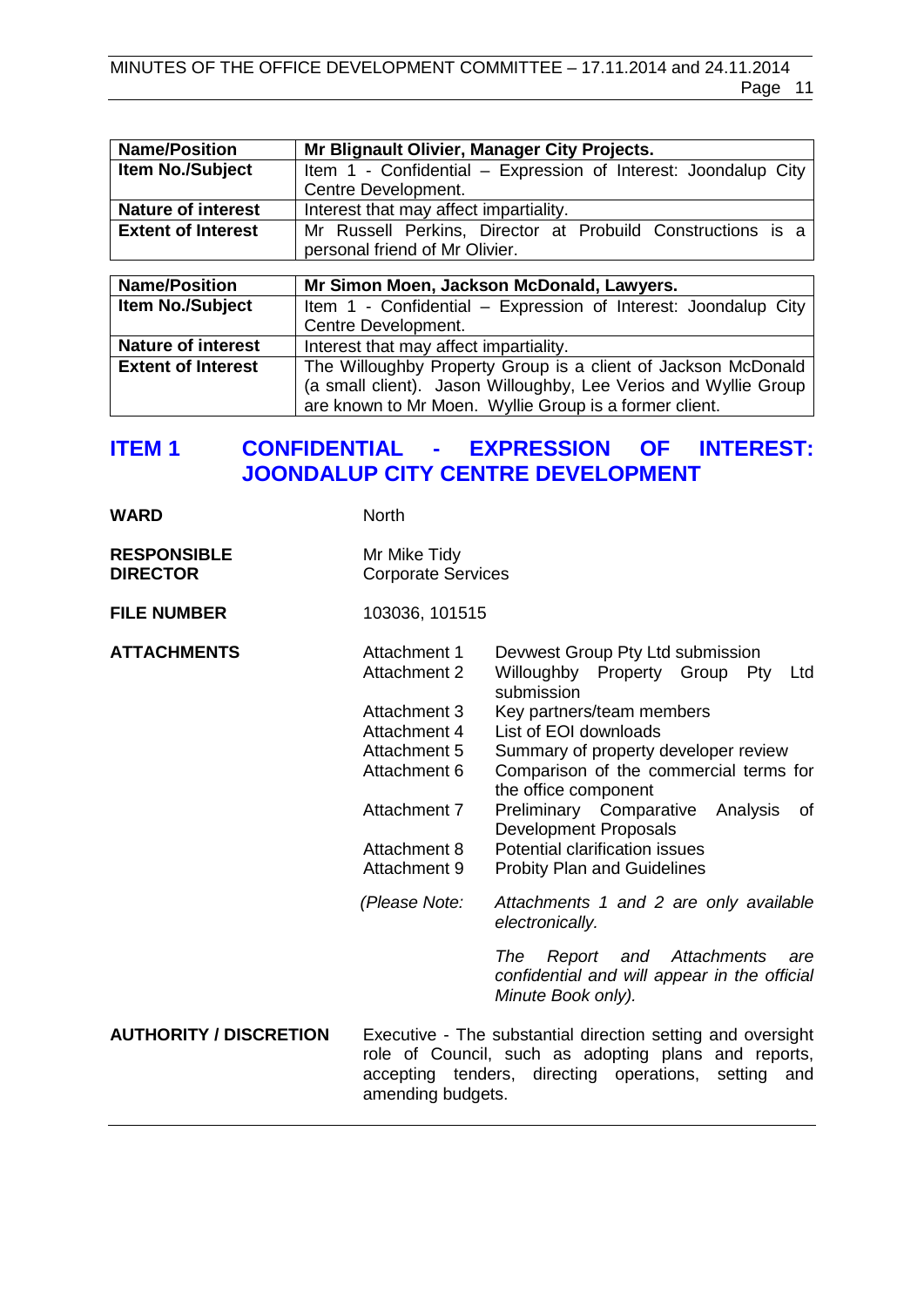This report is confidential in accordance with section 5.23(2)(c) of the *Local Government Act 1995*, which also permits the meeting to be closed to the public for business relating to the following:

• *A contract entered into, or which may be entered into, by the local government and which relates to a matter to be discussed at the meeting.*

A full report was provided to Elected Members under separate cover. The report is not for publication.

Presentations were given by the two proponents in the following order:

- Devwest Group Pty Ltd.
- Willoughby Property Group.

*Director Planning and Community Development left the room at 10.24am and returned at 10.26am.*

*Representatives of Devwest Group entered the room at 9.39am and left at 10.32am.*

*Representatives of the Willoughby Property Group entered the room at 10.51am and left at 11.45am.*

*Manager Governance left the room at 11.15am and returned at 11.21am.*

*The Chief Executive Officer left the room at 12.03pm and returned at 12.05pm.*

## **OFFICER'S RECOMMENDATION**

That the Office Development Committee NOTES the outcome of the Expression of Interest: Joondalup City Centre Development evaluation process.

<span id="page-11-0"></span>**MOVED Cr McLean, SECONDED Ms Page that the Office Development Committee:**

- **1 NOTES the outcome of the Expression of Interest: Joondalup City Centre Development evaluation process and presentations from the two respondents and requests further information be provided by the respondents as identified by the Office Development Committee at its meeting held on 17 November 2014;**
- **2 ADJOURNS the meeting of the Office Development Committee to 1.30pm on Monday 24 November 2014 in Conference Room 1.**

#### **The Motion was Put and CARRIED (5/0) CARRIED (5/0)**

**In favour of the Motion:** Mayor Pickard, Crs Gobbert, McLean, Mr Hunt and Ms Page.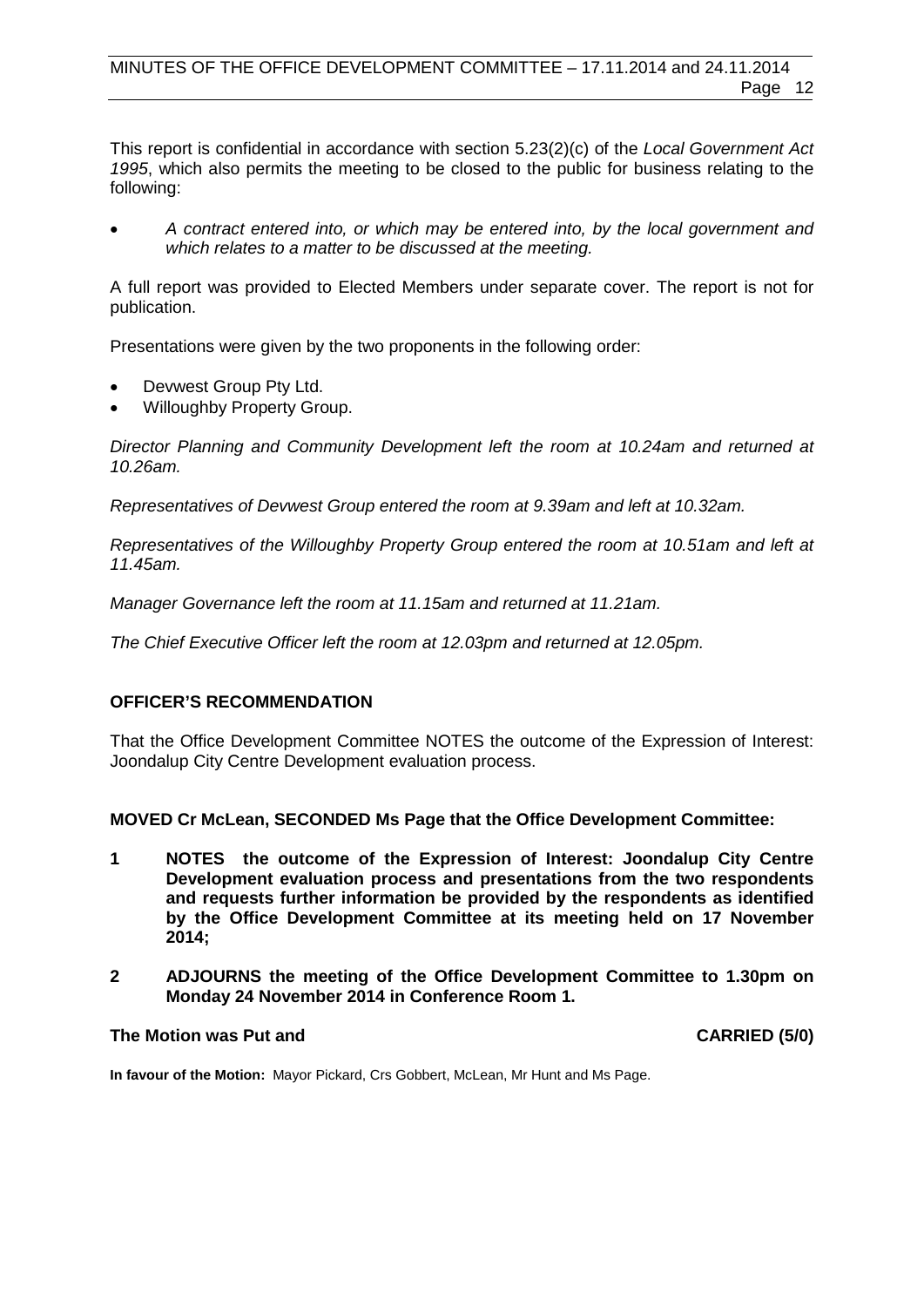The meeting **ADJOURNED** at 12.40pm on 17 November 2014 with the following committee members being present at that time:

> Mayor Troy Pickard Cr Liam Gobbert Cr Tom McLean, JP Mr Garry Hunt Ms Dale Page

### **RESUMPTION OF MEETING**

The Presiding Member declared the **Office Development Committee** meeting that commenced on 17 November 2014 **RESUMED** at **1.30pm** on **Monday 24 November 2014**, the following persons being present:

### **ATTENDANCE**

### **Committee Members:**

| <b>Mayor Troy Pickard</b><br>Cr Liam Gobbert | <b>Presiding Member</b>                     |                              |
|----------------------------------------------|---------------------------------------------|------------------------------|
| Cr Kerry Hollywood                           |                                             |                              |
| Cr Tom McLean, JP                            |                                             |                              |
| Mr Garry Hunt                                | <b>Chief Executive Officer</b>              | Absent from 2.34pm to 2.35pm |
| Ms Dale Page                                 | Director Planning and Community Development |                              |
|                                              |                                             | Absent from 2.47pm to 2.48pm |

# **Officers:**

| Mr Brad Sillence     | <b>Manager Governance</b>      |
|----------------------|--------------------------------|
| Mr Blignault Olivier | <b>Manager City Projects</b>   |
| Mrs Genevieve Hunter | <b>Senior Projects Officer</b> |
| Mrs Dawn Anderson    | Governance Officer             |

#### **Guests:**

| Mr Simon Moen | Technical Advisor, Partner - Jackson McDonald Lawyers |
|---------------|-------------------------------------------------------|
| Mr Mark Maine | <b>Probity Advisor, Braxford Consultancy</b>          |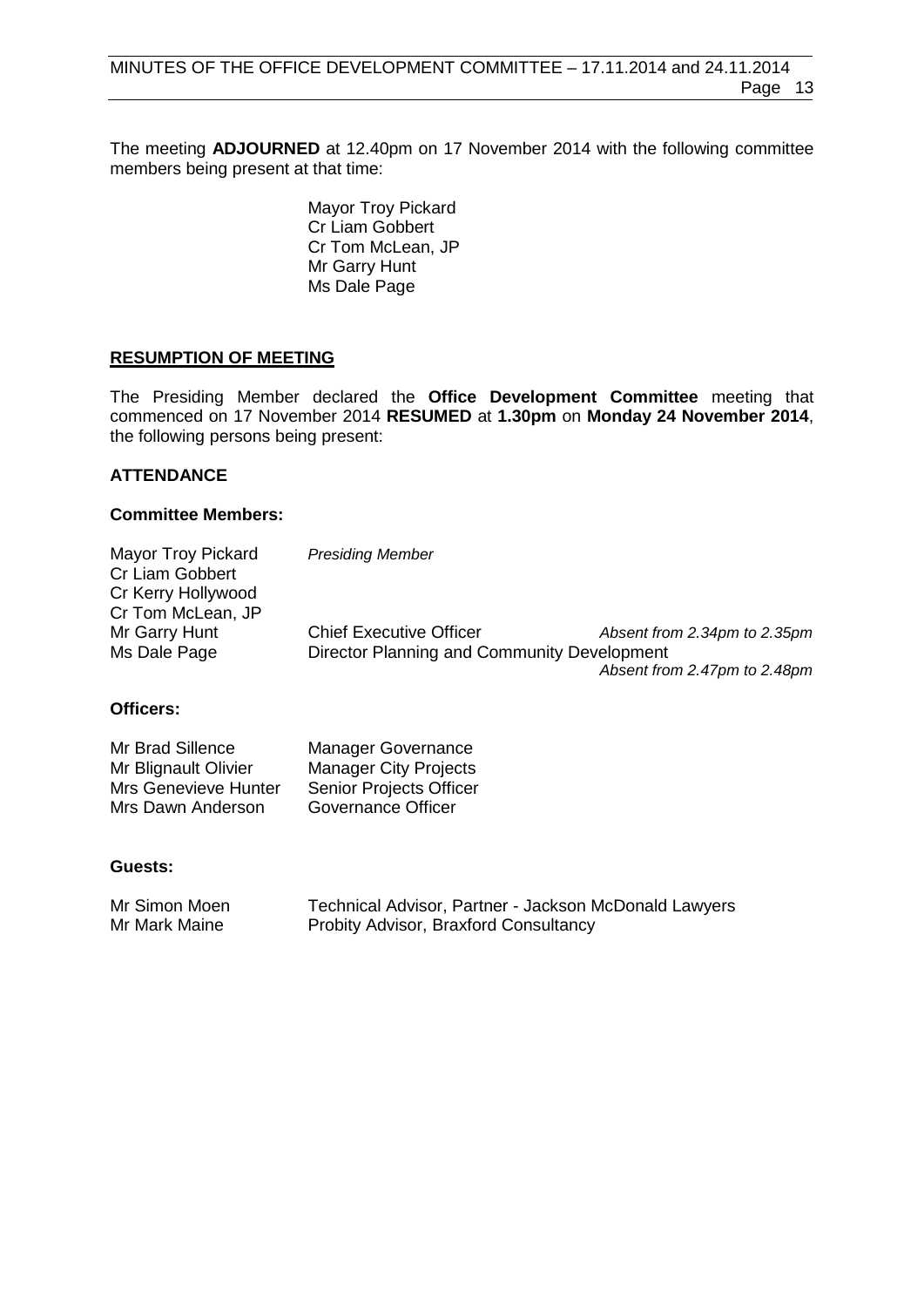As Item 2 was deemed to be confidential in accordance with section 5.23(2)(c) of the *Local Government Act 1995,* the meeting remained closed to members of the public on its resumption.

### **Disclosures of interest affecting impartiality**

| <b>Name/Position</b>      | <b>Mayor Troy Pickard.</b>                                                                                                                           |  |  |  |  |  |  |
|---------------------------|------------------------------------------------------------------------------------------------------------------------------------------------------|--|--|--|--|--|--|
| Item No./Subject          | Item 2 - Confidential - Expression of Interest: Joondalup City                                                                                       |  |  |  |  |  |  |
|                           | Centre Development.                                                                                                                                  |  |  |  |  |  |  |
| <b>Nature of interest</b> | Interest that may affect impartiality.                                                                                                               |  |  |  |  |  |  |
| <b>Extent of Interest</b> | Members and firms involved in both bidding consortia are known<br>to Mayor Pickard, but he has no financial interest with any<br>individual or firm. |  |  |  |  |  |  |

| <b>Name/Position</b>      | Mr Garry Hunt, Chief Executive Officer.                        |  |  |  |  |  |  |
|---------------------------|----------------------------------------------------------------|--|--|--|--|--|--|
| <b>Item No./Subject</b>   | Item 2 - Confidential - Expression of Interest: Joondalup City |  |  |  |  |  |  |
|                           | <b>Centre Development</b>                                      |  |  |  |  |  |  |
| <b>Nature of interest</b> | Interest that may affect impartiality.                         |  |  |  |  |  |  |
| <b>Extent of Interest</b> | Members of the bidding consortium are known to the Chief       |  |  |  |  |  |  |
|                           | <b>Executive Officer.</b>                                      |  |  |  |  |  |  |

| <b>Name/Position</b>      | <b>Cr Liam Gobbert.</b>                                         |  |  |  |  |  |
|---------------------------|-----------------------------------------------------------------|--|--|--|--|--|
| <b>Item No./Subject</b>   | Item 2 - Confidential – Expression of Interest: Joondalup City  |  |  |  |  |  |
|                           | Centre Development.                                             |  |  |  |  |  |
| <b>Nature of interest</b> | Interest that may affect impartiality.                          |  |  |  |  |  |
| <b>Extent of Interest</b> | 'Development<br>Employees<br>respondents'<br>both<br>$\circ$ of |  |  |  |  |  |
|                           | Teams/Advisors/Contractors' are known to Cr Gobbert.            |  |  |  |  |  |

| <b>Name/Position</b>      | Cr Tom McLean, JP.                                             |
|---------------------------|----------------------------------------------------------------|
| <b>Item No./Subject</b>   | Item 2 - Confidential – Expression of Interest: Joondalup City |
|                           | Centre Development.                                            |
| <b>Nature of interest</b> | Interest that may affect impartiality.                         |
| <b>Extent of Interest</b> | Mr Aaron DeSange (JLL Hotels and Hospitality) is a friend of   |
|                           | Cr McLean.                                                     |

| <b>Name/Position</b>      | Cr Tom McLean, JP.                                             |  |  |  |  |  |  |  |
|---------------------------|----------------------------------------------------------------|--|--|--|--|--|--|--|
| <b>Item No./Subject</b>   | Item 2 - Confidential – Expression of Interest: Joondalup City |  |  |  |  |  |  |  |
|                           | Centre Development.                                            |  |  |  |  |  |  |  |
| <b>Nature of interest</b> | Interest that may affect impartiality.                         |  |  |  |  |  |  |  |
| <b>Extent of Interest</b> | Mr Carl Black (Squire Patton Boggs) is an acquaintance of      |  |  |  |  |  |  |  |
|                           | Cr McLean.                                                     |  |  |  |  |  |  |  |

| <b>Name/Position</b>      | Cr Tom McLean, JP.                                             |  |  |  |  |  |  |
|---------------------------|----------------------------------------------------------------|--|--|--|--|--|--|
| <b>Item No./Subject</b>   | Item 2 - Confidential - Expression of Interest: Joondalup City |  |  |  |  |  |  |
|                           | Centre Development.                                            |  |  |  |  |  |  |
| <b>Nature of interest</b> | Interest that may affect impartiality.                         |  |  |  |  |  |  |
| <b>Extent of Interest</b> | Mr Russell Perkins (Probuild Construction) is a friend of      |  |  |  |  |  |  |
|                           | Cr McLean.                                                     |  |  |  |  |  |  |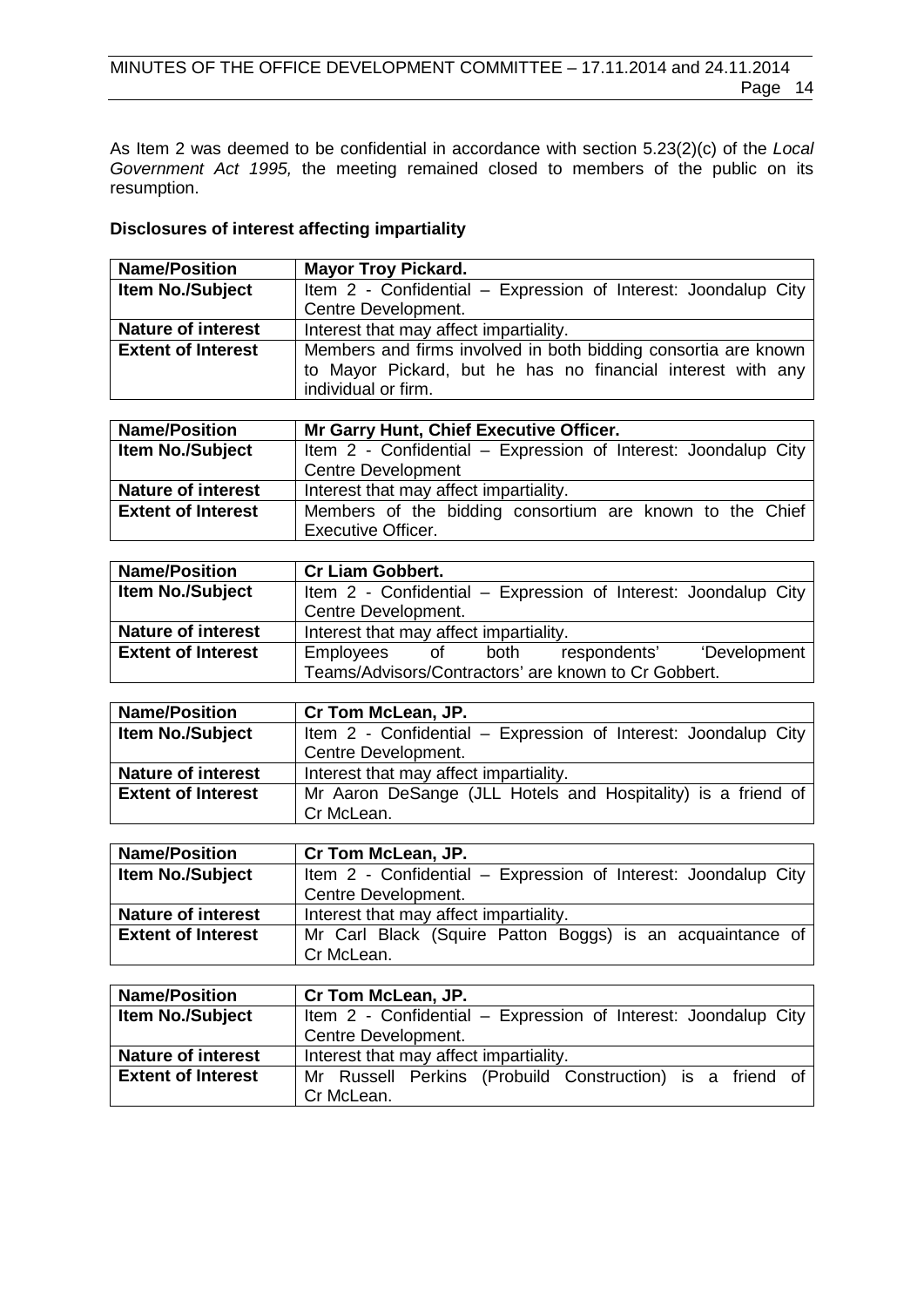| <b>Name/Position</b>      | Development. |                     | Ms Dale Page, Director                 |  | <b>Planning and Community</b>                                  |
|---------------------------|--------------|---------------------|----------------------------------------|--|----------------------------------------------------------------|
| <b>Item No./Subject</b>   |              |                     |                                        |  | Item 2 - Confidential - Expression of Interest: Joondalup City |
|                           |              | Centre Development. |                                        |  |                                                                |
| <b>Nature of interest</b> |              |                     | Interest that may affect impartiality. |  |                                                                |
| <b>Extent of Interest</b> |              |                     |                                        |  | Ms Page has worked with Mr Tony Hatt of the Devwest Group in a |
|                           |              |                     | previous role at the City of Subiaco.  |  |                                                                |

| <b>Name/Position</b>      | <b>Planning and Community</b><br>Ms Dale<br><b>Director</b><br>Page, |  |  |  |  |  |  |
|---------------------------|----------------------------------------------------------------------|--|--|--|--|--|--|
|                           | Development.                                                         |  |  |  |  |  |  |
| <b>Item No./Subject</b>   | Item 2 - Confidential - Expression of Interest: Joondalup City       |  |  |  |  |  |  |
|                           | Centre Development.                                                  |  |  |  |  |  |  |
| <b>Nature of interest</b> | Interest that may affect impartiality.                               |  |  |  |  |  |  |
| <b>Extent of Interest</b> | Ms Page has a personal relationship with Director of Place Match     |  |  |  |  |  |  |
|                           | and a personal relationship with an employee of Urbis                |  |  |  |  |  |  |
|                           | (landscaping).                                                       |  |  |  |  |  |  |

| <b>Name/Position</b>      | Director Planning and Community<br>Ms Dale Page,               |
|---------------------------|----------------------------------------------------------------|
|                           | Development.                                                   |
| <b>Item No./Subject</b>   | Item 2 - Confidential – Expression of Interest: Joondalup City |
|                           | Centre Development.                                            |
| <b>Nature of interest</b> | Interest that may affect impartiality.                         |
| <b>Extent of Interest</b> | Ms Page has worked with Wood and Grieve, Woods Bagot and       |
|                           | TPG on projects before.                                        |

| <b>Name/Position</b>      | Ms Dale Page,<br>Director Planning and Community               |  |  |  |  |
|---------------------------|----------------------------------------------------------------|--|--|--|--|
|                           | Development.                                                   |  |  |  |  |
| <b>Item No./Subject</b>   | Item 2 - Confidential – Expression of Interest: Joondalup City |  |  |  |  |
|                           | Centre Development.                                            |  |  |  |  |
| <b>Nature of interest</b> | Interest that may affect impartiality.                         |  |  |  |  |
| <b>Extent of Interest</b> | Ms Page has worked with Hassell and Urbis before or interacted |  |  |  |  |
|                           | with them on various projects.                                 |  |  |  |  |

| <b>Name/Position</b>      |                                                               |              |                          |                                        |  |  | Ms Dale Page, Director Planning and Community                  |
|---------------------------|---------------------------------------------------------------|--------------|--------------------------|----------------------------------------|--|--|----------------------------------------------------------------|
|                           |                                                               | Development. |                          |                                        |  |  |                                                                |
| Item No./Subject          |                                                               |              |                          |                                        |  |  | Item 2 - Confidential - Expression of Interest: Joondalup City |
|                           |                                                               |              | Centre Development.      |                                        |  |  |                                                                |
| <b>Nature of interest</b> |                                                               |              |                          | Interest that may affect impartiality. |  |  |                                                                |
| <b>Extent of Interest</b> |                                                               |              |                          |                                        |  |  | Ms Page has worked with David Cresp in his capacity as         |
|                           | consultant for East Perth Redevelopment Authority and Subiaco |              |                          |                                        |  |  |                                                                |
|                           |                                                               |              | Redevelopment Authority. |                                        |  |  |                                                                |

| <b>Name/Position</b>      | <b>Planning and Community</b><br>Ms Dale Page, Director           |
|---------------------------|-------------------------------------------------------------------|
|                           | Development.                                                      |
| <b>Item No./Subject</b>   | Item 2 - Confidential – Expression of Interest: Joondalup City    |
|                           | Centre Development.                                               |
| <b>Nature of interest</b> | Interest that may affect impartiality.                            |
| <b>Extent of Interest</b> | Ms Page used to work for Ross Holt in his role as Chief Executive |
|                           | Officer of LandCorp.                                              |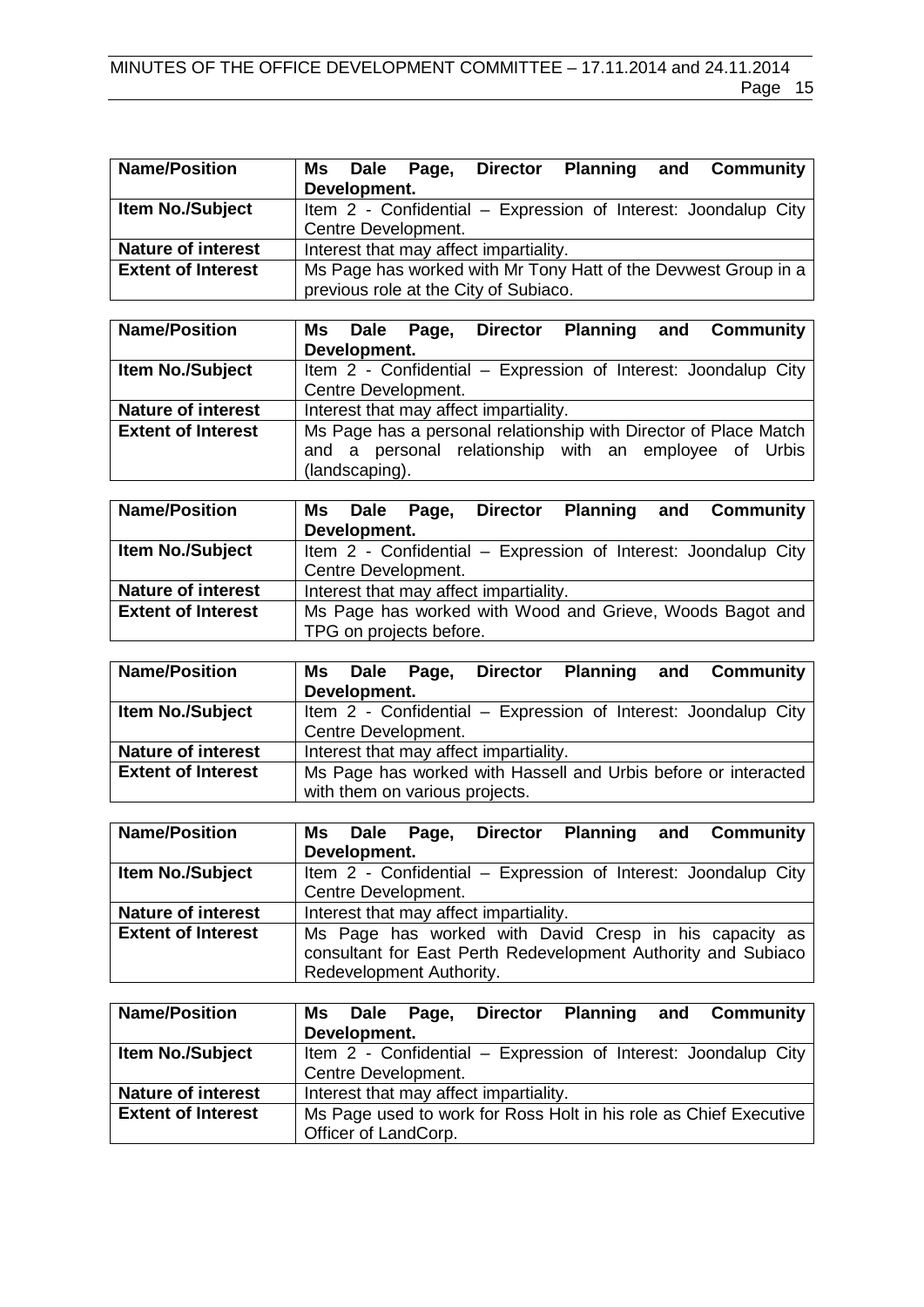| <b>Name/Position</b>      | Dale Page, Director Planning and Community<br>Ms                |  |  |  |
|---------------------------|-----------------------------------------------------------------|--|--|--|
|                           | Development.                                                    |  |  |  |
| Item No./Subject          | Item 2 - Confidential – Expression of Interest: Joondalup City  |  |  |  |
|                           | Centre Development.                                             |  |  |  |
| <b>Nature of interest</b> | Interest that may affect impartiality.                          |  |  |  |
| <b>Extent of Interest</b> | Ms Page's brother is a Director of Probuild Constructions.      |  |  |  |
|                           |                                                                 |  |  |  |
| <b>Name/Position</b>      | Mr Blignault Olivier, Manager City Projects.                    |  |  |  |
| Item No./Subject          | Item 2 - Confidential - Expression of Interest: Joondalup City  |  |  |  |
|                           | Centre Development.                                             |  |  |  |
| <b>Nature of interest</b> | Interest that may affect impartiality.                          |  |  |  |
| <b>Extent of Interest</b> | Members of the bidding consortia are known to Mr Olivier.       |  |  |  |
|                           |                                                                 |  |  |  |
| <b>Name/Position</b>      | Mr Blignault Olivier, Manager City Projects.                    |  |  |  |
| Item No./Subject          | Item 2 - Confidential – Expression of Interest: Joondalup City  |  |  |  |
|                           | Centre Development.                                             |  |  |  |
| <b>Nature of interest</b> | Interest that may affect impartiality.                          |  |  |  |
| <b>Extent of Interest</b> | Mr Russell Perkins, Director at Probuild Constructions is a     |  |  |  |
|                           | personal friend of Mr Olivier.                                  |  |  |  |
|                           |                                                                 |  |  |  |
| <b>Name/Position</b>      | Mr Simon Moen, Jackson McDonald, Lawyers.                       |  |  |  |
| Item No./Subject          | Item 2 - Confidential - Expression of Interest: Joondalup City  |  |  |  |
|                           | Centre Development.                                             |  |  |  |
| <b>Nature of interest</b> | Interest that may affect impartiality.                          |  |  |  |
| <b>Extent of Interest</b> | The Willoughby Property Group is a client of Jackson McDonald   |  |  |  |
|                           | (a small client). Jason Willoughby, Lee Verios and Wyllie Group |  |  |  |
|                           | are known to Mr Moen. Wyllie Group is a former client.          |  |  |  |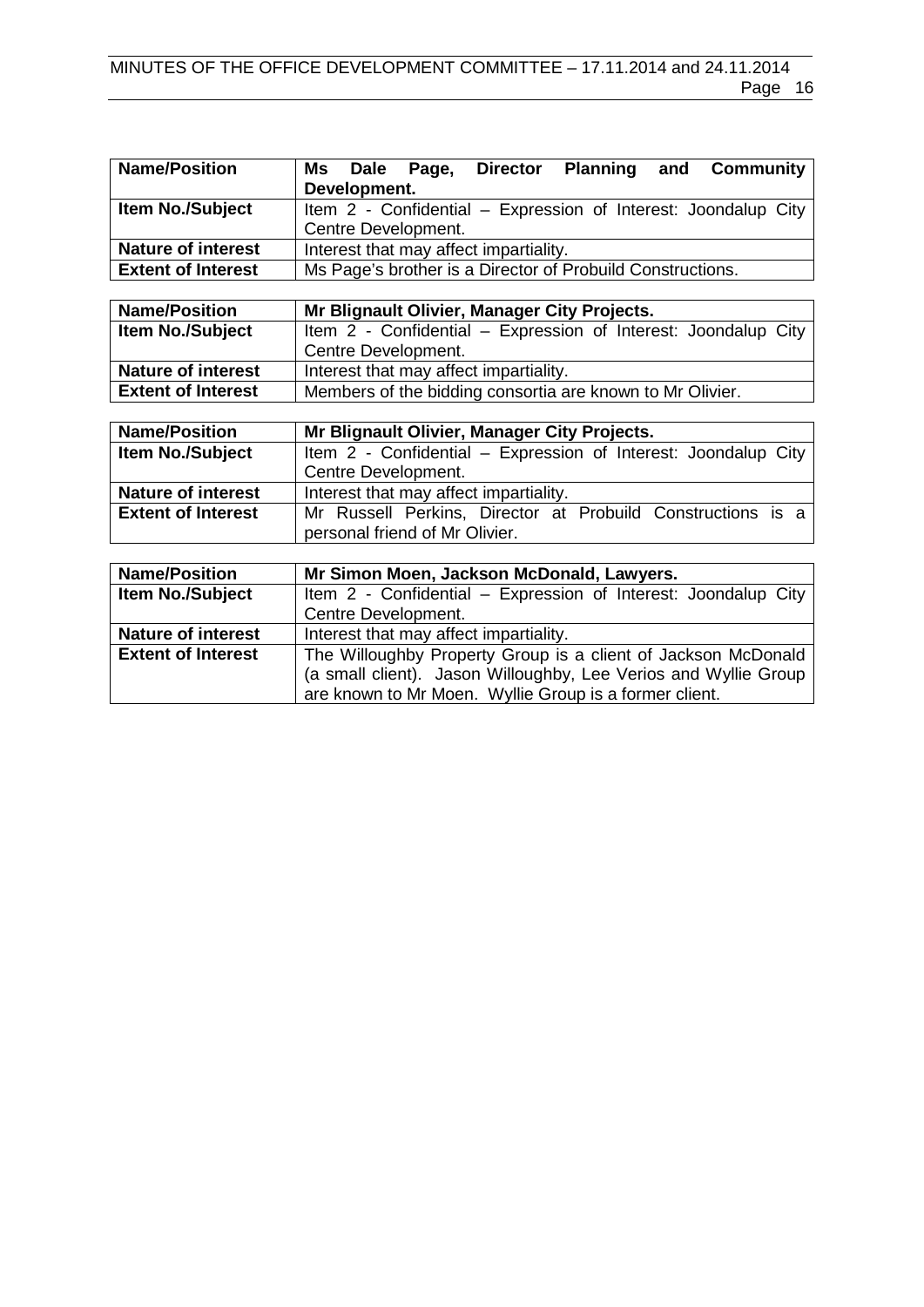# <span id="page-16-0"></span>**ITEM 2 CONFIDENTIAL - EXPRESSION OF INTEREST: JOONDALUP CITY CENTRE DEVELOPMENT**

| <b>WARD</b>                           | <b>North</b>                                                                                                                                                                                              |                                                                                                                                                                                                                                                                                                                                                                                                                                                                                           |  |
|---------------------------------------|-----------------------------------------------------------------------------------------------------------------------------------------------------------------------------------------------------------|-------------------------------------------------------------------------------------------------------------------------------------------------------------------------------------------------------------------------------------------------------------------------------------------------------------------------------------------------------------------------------------------------------------------------------------------------------------------------------------------|--|
| <b>RESPONSIBLE</b><br><b>DIRECTOR</b> | Mr Mike Tidy<br><b>Corporate Services</b>                                                                                                                                                                 |                                                                                                                                                                                                                                                                                                                                                                                                                                                                                           |  |
| <b>FILE NUMBER</b>                    | 103036, 101515                                                                                                                                                                                            |                                                                                                                                                                                                                                                                                                                                                                                                                                                                                           |  |
| <b>ATTACHMENTS</b>                    | Attachment 1<br><b>Attachment 2</b><br><b>Attachment 3</b><br>Attachment 4<br>Attachment 5<br>Attachment 6<br>Attachment 7<br>Attachment 8<br>Attachment 9<br>Attachment 10<br>Attachment 11              | Devwest Group Pty Ltd submission<br>Willoughby Property Group Pty<br>Ltd<br>submission<br>Key partners/team members<br>List of EOI downloads<br>Summary of property developer review<br>Comparison of the commercial terms for<br>the office component<br>Preliminary Comparative<br>Analysis<br>οf<br><b>Development Proposals</b><br>Potential clarification issues<br><b>Probity Plan and Guidelines</b><br>Legal advice from Jackson McDonald<br>Responses to clarification questions |  |
|                                       | (Please Note:                                                                                                                                                                                             | Attachments 1 and 2 are only available<br>electronically.<br>The<br>Report and<br>Attachments<br>are<br>confidential and will appear in the official<br>Minute Book only).                                                                                                                                                                                                                                                                                                                |  |
| <b>AUTHORITY / DISCRETION</b>         | Executive - The substantial direction setting and oversight<br>role of Council, such as adopting plans and reports,<br>accepting tenders,<br>directing operations,<br>setting<br>and<br>amending budgets. |                                                                                                                                                                                                                                                                                                                                                                                                                                                                                           |  |

This report is confidential in accordance with section 5.23(2)(c) and 5.23(2)(e)(iii) of the *Local Government Act 1995*, which also permits the meeting to be closed to the public for business relating to the following:

- *A contract entered into, or which may be entered into, by the local government and which relates to a matter to be discussed at the meeting.*
- *A matter that if disclosed would reveal information about the business, professional, commercial or financial affairs of a person.*

A full report was provided to Elected Members under separate cover. The report is not for publication.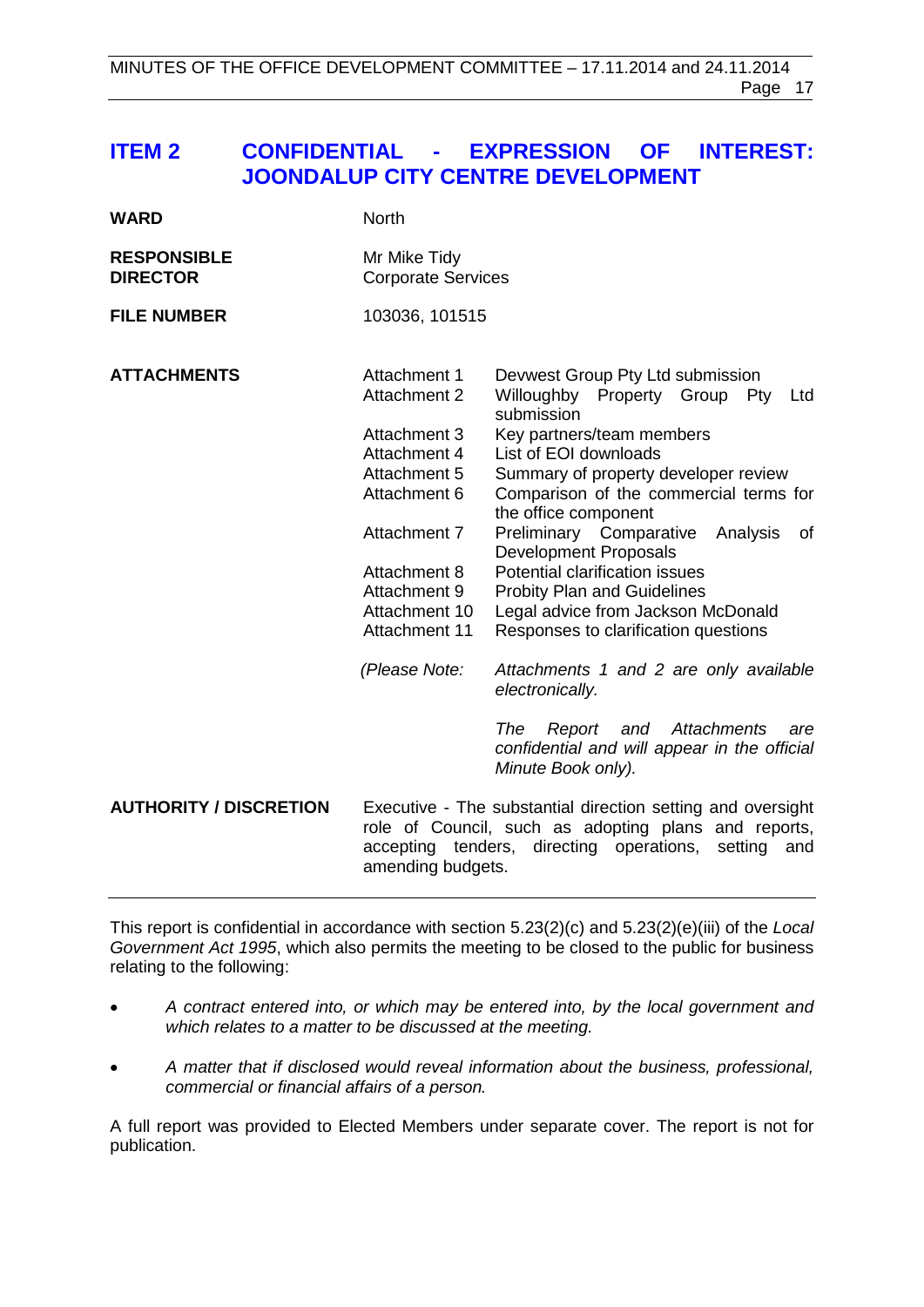*The Chief Executive Officer left the room at 2.34pm and returned at 2.35pm.*

*The Director Planning and Community Development left the room at 2.47pm and returned at 2.48pm.*

### **OFFICER'S RECOMMENDATION**

That Council SELECTS a preferred respondent for the Expression of Interest for the Joondalup City Centre Development.

**MOVED Cr McLean, SECONDED Cr Gobbert that:**

- **1 Council NOTES the submissions received from Devwest Group Pty Ltd and Willoughby Property Group Pty Ltd in response to the City's request for Expressions of Interest: Joondalup City Centre Development and thanks both respondents for their submissions;**
- **2 Council NOTES the additional information provided by Devwest Group Pty Ltd and Willoughby Property Group Pty Ltd as detailed in Attachment 11 to this Report, in response to the clarification questions issued by the Office Development Committee;**
- **3 Council DETERMINES that Devwest Group Pty Ltd is the preferred respondent for the integrated mixed-use development of Lot 507 (90) Boas Avenue and Lot 496 (70) Davidson Terrace, Joondalup;**
- **4 Council REQUESTS the Chief Executive Officer to progress the execution of the Memorandum of Understanding with Devwest Group Pty Ltd in accordance with the advertised Expression of Interest document;**
- **5 Council REQUESTS the Chief Executive Officer, in collaboration with Devwest Group Pty Ltd, to prepare a detailed proposal, should the City be requested to do so, for Stage 2 of the State Government's Expression of Interest process for the provision of Joondalup Office Accommodation and the detailed proposal be referred to the Office Development Committee for formal endorsement;**
- **6 The Office Development Committee REQUESTS the Mayor to convene a special meeting of Council on Tuesday 2 December 2014 at 8.00pm to consider the Expression of Interest for the Joondalup City Centre Development.**

### **The Motion was Put and CARRIED (6/0)**

**In favour of the Motion:** Mayor Pickard, Crs Gobbert, Hollywood, McLean, Mr Hunt and Ms Page.